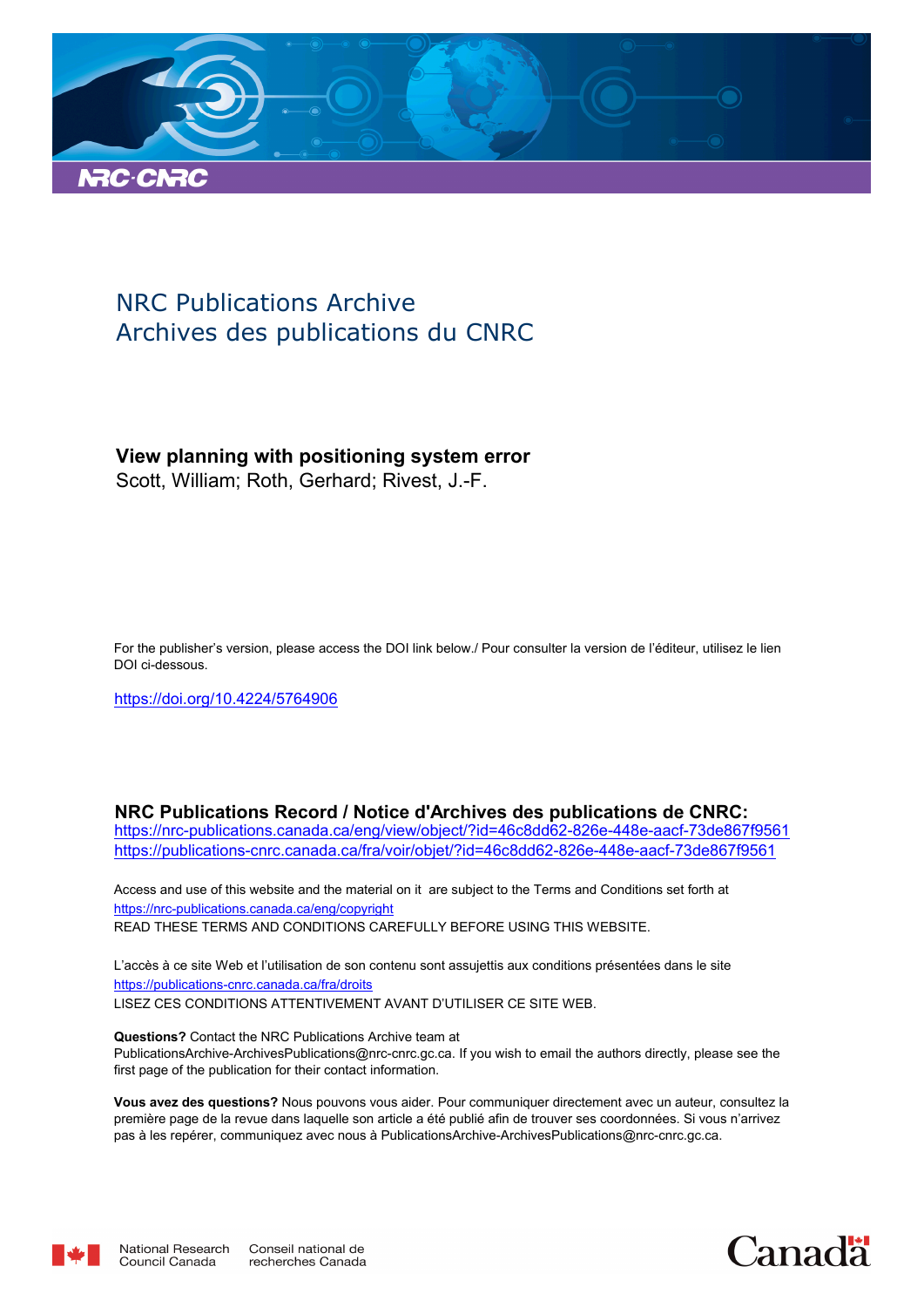## View Planning with Positioning System Error

William R. Scottyz , Gerhard Rothz , Jean-Francois Rivest<sup>y</sup>

<sup>y</sup> Department of Electrical Engineering, University of Ottawa, Ottawa, Canada, K1N 6N5 rivest@site.uottawa.ca

<sup>z</sup> Computational Video Group, National Research Council of Canada, Ottawa, Canada, K1A 0R6 (william.scott,gerhard.roth)@nrc.ca

# Abstract

Automated 3D object reconstruction or inspection using a range camera requires a positioning system to configure sensor-object relative geometry in a sequence of poses defined by a computed view plan. Discrepancies between commanded and actual poses can result in serious scanning deficiencies. This paper examines the view planning impact of positioning system error on a single view. Counter-measures are suggested to contain data acquisition errors.

### $\mathbf{1}$ Introduction

The growing demand for high quality 3D virtual object models has led to a need to automate or semiautomate the model acquisition process. As illustrated at Figure 1, the imaging environment comprises three main elements: object, active range camera [2] and sensor-ob ject positioning system. The model acquisition process typically involves an iterative cycle of view planning, sensing, registration and integration. View planning is the task of determining an optimal set of sensor views or poses. Executing the view plan requires physically altering the sensor-ob ject relative pose by means of a positioning system. Without loss of generality, we can consider the object as fixed and the sensor as mobile. Whenever positioning system accuracy falls below that of the sensor, it is necessary to employ image-based registration<sup>-</sup> to bring images into a common reference frame with a precision comparable to that of surface measurements. The ma jor remaining hurdle to automated model acquisition is achieving an efficient, accurate and robust solution to the view planning component of the data acquisition cycle.

Traditional view planning methods use a variety of non-model-based heuristic techniques relying on surface ([9], [13], [23]), volume ([5], [14], [1], [11], [21], [8])



Figure 1: The Geometric Imaging Environment

or global ([24], [12], [7]) scene attributes. A less wellknown technique developed by Tarbox and Gottschlich [22] introduced the concept of model-based view planning through the use of measurability matrices. All of these traditional view planning methods have a common attribute. They focus on a single view planning criteria - obtaining complete ob ject coverage. In some cases quality factors are introduced ([8], [22]), but these are sub jective in that low grazing angle rays are preferred over high grazing angles rather than evaluating the objective effects of grazing angle on measurement quality.

This work concerns performance-oriented reconstruction [15] which is defined as model acquisition based on a set of explicit quality requirements expressed in a *model specification*. In addition to allaspect coverage, measurement quality is specied in terms of precision, sampling density and perhaps other quality factors. Performance-oriented view planning requires suitable models of both sensor and positioning system performance. Specically, it requires:

• a *sensor model* to include a description of the frustum and characterization of measurement performance within the calibrated region, and

<sup>1</sup> Such as the standard Iterative Closest Point (ICP) algorithment [3] was a low more recent water which even when  $\sim$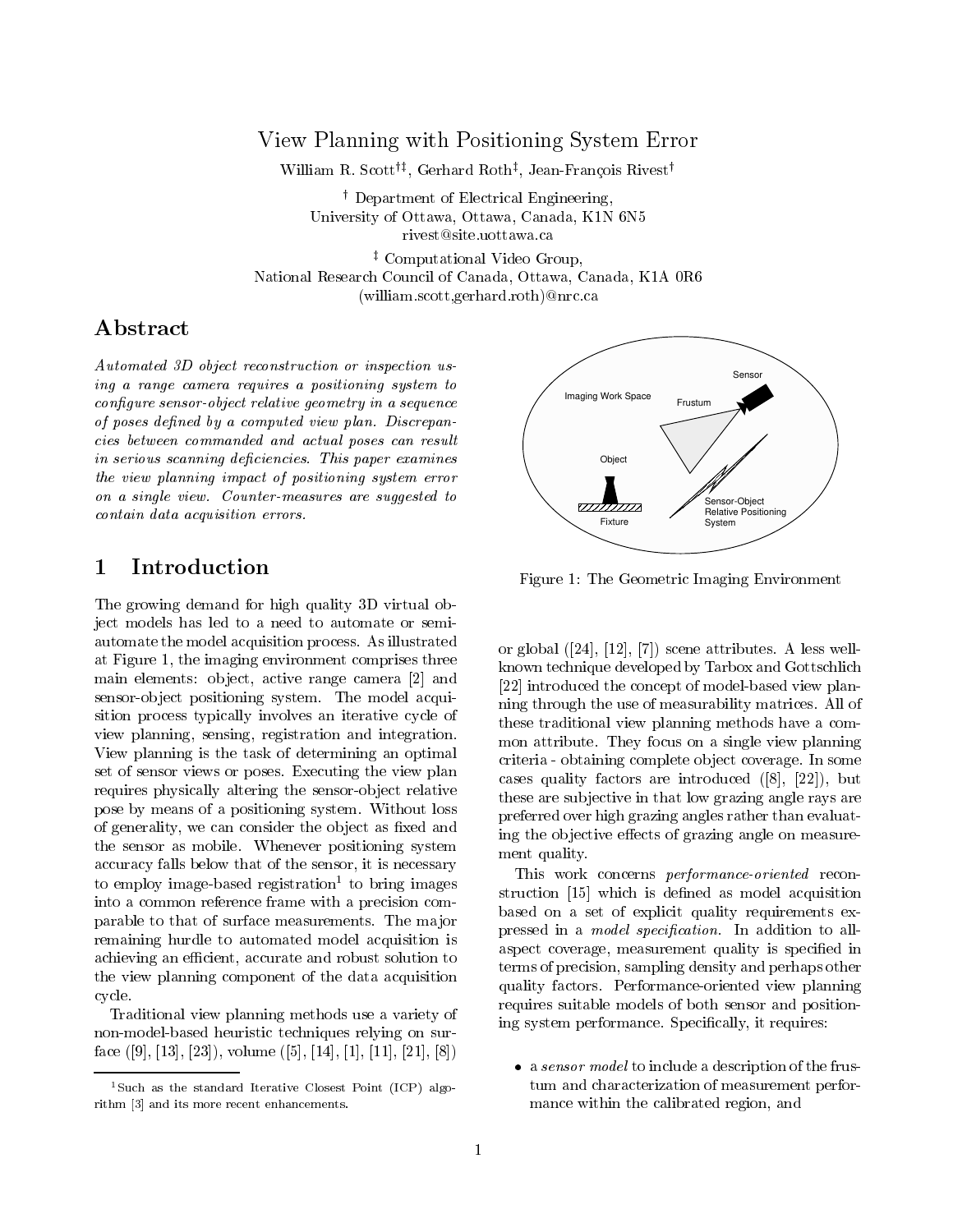• a *positioning system model* describing the degrees of freedom, range of motion and positioning accuracy within the movement envelope.

In [18], we described a first-order sensor model suitable for view planning and examined performance trade-offs between the scene exploration and precision measurement phases of view planning.

In this paper, we address the effects on a single planned view of pose error resulting from positioning system inaccuracies. While the focus of the current work is on model building, the analysis is equally applicable to the inspection application. The performance of the positioning system impacts the view planning process, regardless of whether a traditional or performance-oriented view planning algorithm is utilized. For the purposes of this analysis, pose errors are broken down into position error, sensor boresight pointing error (axis error) and rotation error about the sensor boresight (twist error). For each error type, we examine its impact on measurement precision, sampling density, visibility and frustum occupancy. Pose error effects are analyzed in detail for one specific, common sensor configuration, the line-scan range camera. Results are generalizable to other range camera geometries. Input and output parameters in the problem description are normalized and the results quantied, where possible.

An outline of the paper is as follows. We begin in section 2 by defining performance criteria, briefly examine the overall effect of pose error on view planning, provide an overview of positioning systems, de fine a simple pose error model and define sensor geometry. Section 3 examines in detail the effects of each pose error component on each view planning performance variable. The statistical analysis computes the expected value and variance of each performance variable for each error type. Section 4 concludes with a summary of the results in tabular and graphical form, an analysis of the issues and a discussion of means to mitigate the effects of pose error on view planning.

It is anticipated that the analysis may be beneficial in imaging system design (specifying compatible sensor and positioning system performance) and view planning algorithm design (compensating for positioning system inaccuracy).

### 2The View Planning Context

Performance-oriented view planning incorporates two inputs not found in traditional view planning ap-



Figure 2: View Planning with Pose Uncertainty

proaches - a model specication and an imaging environment specification. The model specification defines reconstruction goals, such as measurement precision and sampling density, which may be fixed or variable over the object surface. The imaging environment specification defines key sensor and positioning system model parameters.

For a surface point to be declared measurable, all model specification requirements must be met at that surface point for that viewpoint. Specifically, the following tests must be passed:

- $\bullet$  frustum occupancy the surface point must fall within the sensor frustum for that viewpoint,
- $\bullet$  visibility the surface point must be locally visible from the optical source and receiver positions defined by that viewpoint, and
- sampling precision and density the estimated sampling precision and sampling density at the surface point for that viewpoint must meet the specified requirements.

### $2.2$ Pose Uncertainty Effects

Unfortunately, positioning system errors negatively impact all of these requirements. View planning is a computationally-intensive task with the objective of arriving at a small set of optimal or near-optimal viewpoints, the next-best-view (NBV) list. When the NBV list is sent to a positioning system whose position and orientation accuracy is inferior to that of the sensor, the coverage of individual viewpoints and of the NBV list as a whole is compromised. Individual viewpoint positions and orientations are corrupted. Orientation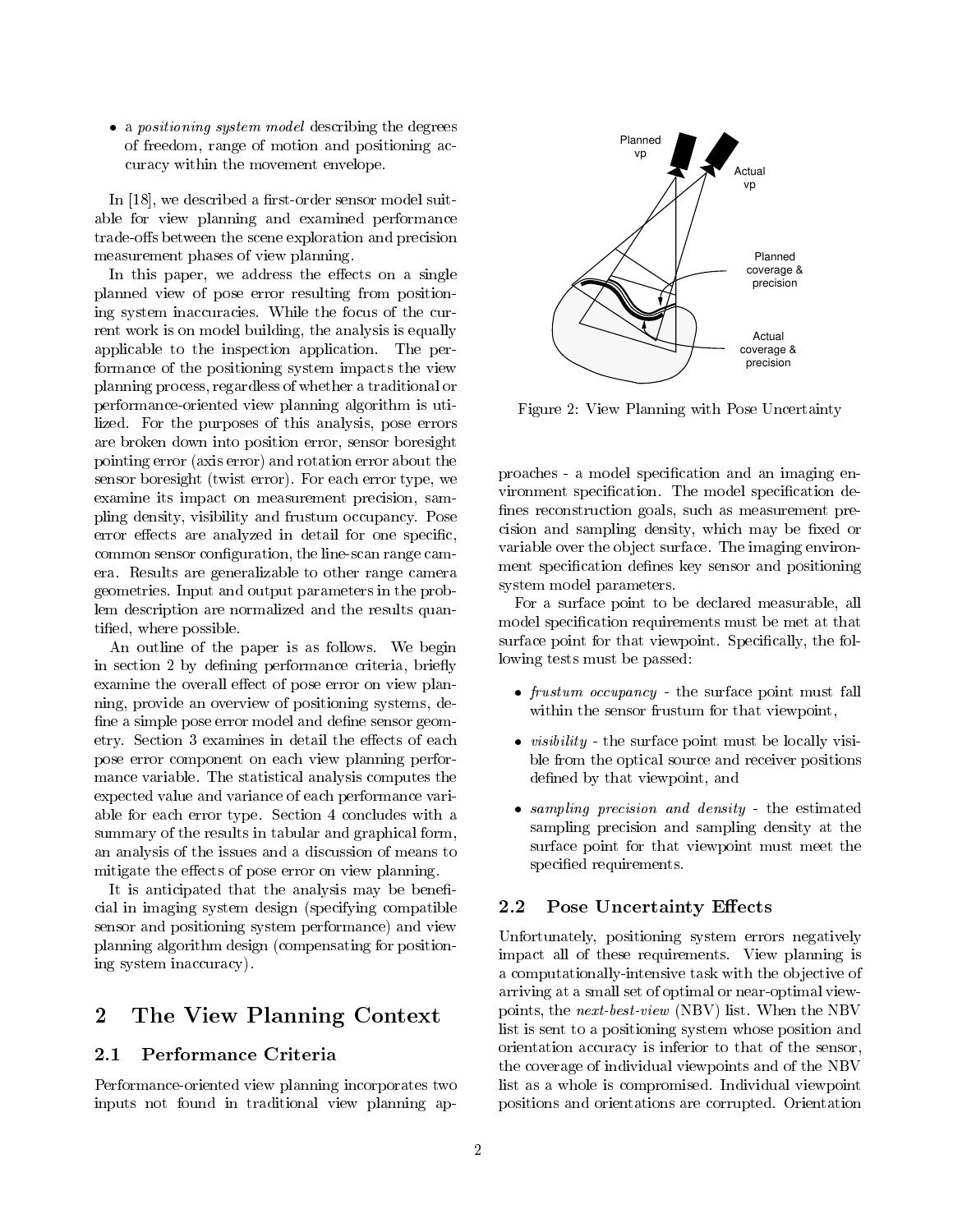error is particularly troublesome as effects are amplified by range. As illustrated in Figure 2, image coverage (frustum occupancy), measurement precision and sampling density will all be extended. Visibility can be extended to a control of the extent of the extent of also be effected by the altered viewing geometry.

We can recover a refined pose estimate post-facto by employing suitable registration techniques and subsequently re-estimate measurement quality within the acquired image. However, we are still left with data acquisition differing from that which had been planned. As pose error deteriorates, the computationally intensive view planning phase is progressively compromised - ultimately to be rendered futile. Consequently, there is a need to make the view planning process robust with respect to pose uncertainty resulting from positioning system errors.

Before we can devise compensatory measures, it is necessary to quantify and qualify the various effects. We begin our analysis by presenting a generalized model for positioning system error.

#### 2.3Positioning Systems

A variety of positioning systems are in common usage, covering a wide range of accuracy. These include co-ordinate measuring machines (CMMs), translation stages, turntables and other rotary joints as well as robot arms and similar devices". At the top end, CMMs offer accuracy superior to the best range camera. At the other extreme, robot arms and similar devices provide good repeatability but comparatively poor accuracy relative to high quality range cameras.

In addition to positioning and orienting the sensor in space, positioning systems are often used to provide one dimension of the sensor scan. For example, a laser scan in the camera x-z plane may be swept along the camera y-axis ( line-scan mode ) or rotated about an axis parallel to the camera x-axis ( cylindrical-scan mode ). In such cases, positioning system performance directly effects not only what is scanned (by setting the camera pose) but also the quality of measurement within the range image (by the degree of mechanical jitter). For the present work, we assume that optical and mechanical system components have compatible performance at the image pixel level and restrict our examination to the effects of pose error on overall image coverage and measurement quality.

### 2.4Positioning System Error Model

In general, it is difficult to characterize the accuracy of positioning systems with multiple degrees of freedom [19], [20], [4]. Accuracy can also be highly variable over the movement envelope for a given machine. For the purposes of analysis, therefore, we adopt the following simplied but general purpose pose error model. First, we assume that calibration has identied, measured and removed from further consideration all systematic error components, leaving only the residual stochastic errors.

Errors in sensor position, boresight axis and rotation about the boresight (twist) are considered to be independent random processes. Position error is modeled as a zero-mean Gaussian process with standard deviation  $\sigma_p$  uniformly distributed in off-set direction. Axis error is modeled by a unit vector uniformly distributed on the surface of a cone centered on the camera boresight where the cone half-angle is a zero-mean Gaussian process with standard deviation  $\sigma_a$ . Twist error is modeled as a zero-mean Gaussian process with standard deviation  $\sigma_t$ . In order to gain an appreciation of the mechanisms involved and their relative importance, we will separately examine each pose error effect in isolation.

While the model just described is a suitable general purpose framework for analyzing the effects of positioning system error, in practice it will be necessary to develop and apply a specific error model tailored to the type, configuration and movement envelope of each unique positioning system in actual usage.

#### 2.5Range Camera Geometry

To illustrate pose error effects, we examine the case of a line-scan range camera, a common conguration whose imaging geometry is shown at Figure 3. Following the convention in the field, the camera axis defines the negative z-axis. The negative sign is dropped when referring to range along the z-axis, provided the situation is clear. The frustum is defined by  $\Phi_x$  (the sensor angular field of view in the x-z plane),  $L_y$  (the linear scan length in the y-z plane) and  $R_{min}$  and  $R_{max}$ (the minimum and maximum scanning ranges along the z-axis). The optical transmitter (laser) and optical receiver (detector) are separated by a distance equal to the optical baseline  $b$  along the y-axis. In our convention, the origin of the sensor frame of reference is located half way along the linear scan and defines the nominal rest position of the laser. Pose error effects with other imaging configurations depend on the measurement geometry but are similar to those presented here for the line-scan range camera case.

<sup>&</sup>lt;sup>2</sup>A good tutorial on positioning system error mechanisms can be found at [10].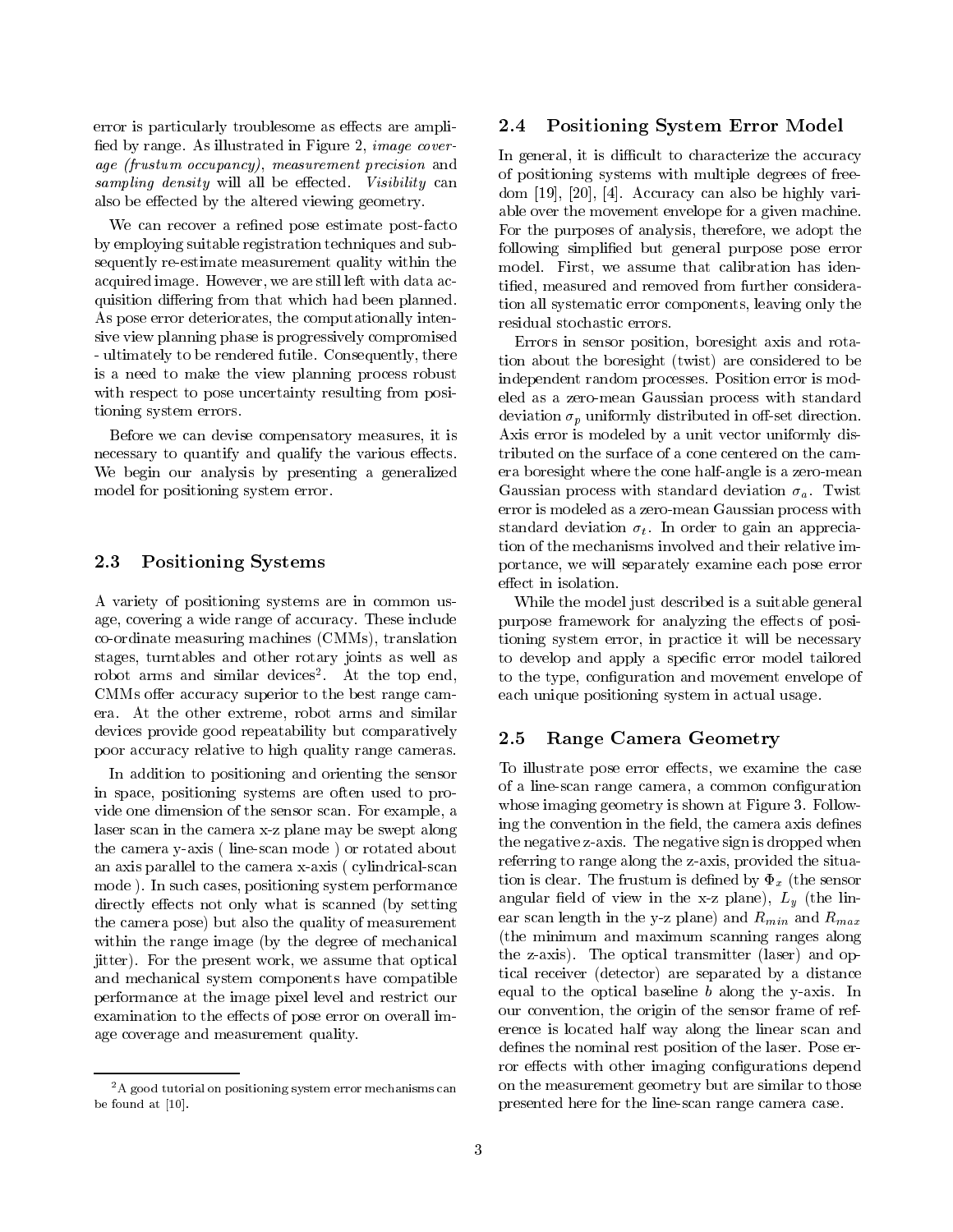

Figure 3: Line-scan Range Camera Geometry

|                         | Position | Axis | Twist |
|-------------------------|----------|------|-------|
| Measurement Precision   |          |      |       |
| <b>Sampling Density</b> |          |      |       |
| Visibility              |          |      |       |
| Frustum Occupancy       |          |      |       |

Table 1: Pose Error Effects

### 3Pose Error with <sup>a</sup> Single View

This section analyzes the effects of pose error on a single view. We separately consider errors in position and orientation ( camera axis and twist about the camera axis). For each of these, we examine the impact on measurement precision, sampling density, visibility and frustum occupancy to complete a table of pose pose error effects as illustrated at Table 1. Results are summarized at the end of the paper.

#### $3.1$ **Performance Models**

We begin by defining models for relative measurement precision, sampling density and frustum occupancy. Visibility will be addressed in the next section.

### 3.1.1 Measurement Precision

In [17], we derived the following model of sensor measurement precision  $\hat{\sigma}_z$  -

$$
\hat{\sigma}_z = \frac{C_z z^2}{\cos \theta_{yz} U_i (\theta_{yz} - t_{yz}) U_i (\theta_{xz} - t_{xz})}.
$$
 (1)

In the foregoing, the  $x,y,z$  axes define the sensor coordinate frame,  $\theta_{xz}$  and  $\theta_{yz}$  are the inclination angles of the surface element with respect to the laser in the x-z and y-z planes,  $t_{xz}$  and  $t_{yz}$  are inclination angle thresholds,  $U_i(\theta)$  is the inverse unit step function and  $C_z$  is the z-axis geometric noise coefficient derived from sensor calibration.

An inherent feature of optimal candidate viewpoint generation is that inclination angles are zero for the targeted surface point and are small for its immediate surrounding region. Additionally, the level of pose error under consideration results in only small perturbations to observed inclination angles. Therefore, we are justied in removing inclination angle threshold  $\theta$  effects from Equation 1 to get the following simplified expression for the standard deviation of the estimated geometric noise component along the sensor z-axis:

$$
\hat{\sigma}_z = \frac{C_z z^2}{\cos \theta_{yz}}.\tag{2}
$$

To consider the relative impact of pose error on measurement precision, it is convenient to define relative precision  $P_{rel}$  as the ratio of estimated precision in the case of pose error to estimated precision in the error-free case. Then,

$$
P_{rel} = \frac{\hat{\sigma}_{z'}}{\hat{\sigma}_z} \tag{3}
$$

which reduces to

$$
P_{rel} = \frac{{z'}^2}{z^2} \frac{\cos \theta_{yz}}{\cos \theta'_{yz}}\tag{4}
$$

where  $z$  and  $\sigma$   $_{yz}$  are the range and y-z incidence angle as perturbed by pose error.

### 3.1.2 Sampling Density

The imaging geometry of a line-scan range camera was shown in Figure 3. In addition to variables previously defined,  $\phi_{xz}$  is the instantaneous laser scan angle in the x-z plane. We use a conservative chord-based estimate for sampling density  $\hat{\rho}_z$  where  $\delta x$  and  $\delta y$  are the estimated sampling intervals along the sensor xand y-axes and  $\delta c$  is the estimated inter-sample chord length. Then,

$$
\hat{\rho}_z = \frac{1}{\delta x^2 + \delta y^2} = \frac{1}{\delta c^2} \tag{5}
$$

where

$$
\delta x = R_{xz} \frac{\Phi_x}{N_x - 1} \frac{1}{\cos \theta_{xz}} \tag{6}
$$

and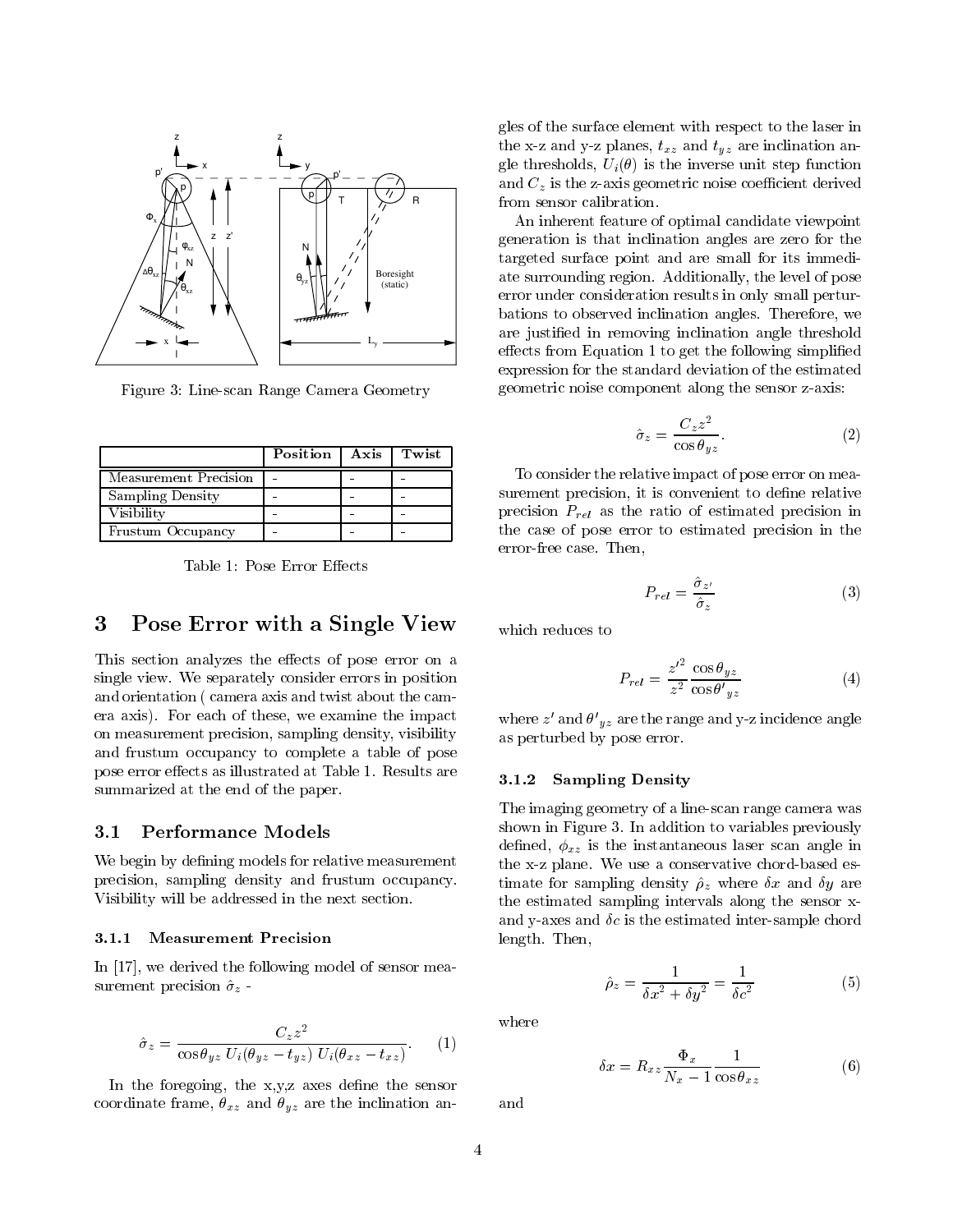

Figure 4: Scanning Geometry X-Z Plane

$$
\delta y = \frac{L_y}{N_y - 1} \frac{1}{\cos \theta_{yz}}.\tag{7}
$$

In Equation 6,  $R_{xz} = z/\cos \phi_{xz}$  is the slant range,  $\Phi_x/(N_x - 1)$  is the angular sampling interval in the x-z plane and  $1/\cos\theta_{xz}$  is the inclination effect in the x-z plane. Similarly, in Equation 7,  $L_y/(N_y - 1)$  is the linear sampling interval in the y-z plane and  $1/\cos\theta_{yz}$ is the inclination effect in the y-z plane. Image size is  $N_x$ -by- $N_y$  samples. For simplicity, we adopt the abbreviated notation  $S\theta = \sin \theta$ , etc. Then, the estimated sampling density is

$$
\hat{\rho}_z = \frac{(N_x - 1)^2 (N_y - 1)^2 C^2 \theta_{xz} C^2 \theta_{yz}}{R_{xz}^2 \Phi_x^2 (N_y - 1)^2 C^2 \theta_{yz} + L_y^2 (N_x - 1)^2 C^2 \theta_{xz}}.
$$
\n(8)

In most cases, Equation 8 can be simplied for symmetric range images by setting  $N = N_x = N_y$ , giving

$$
\hat{\rho}_z = \frac{(N-1)^2 C^2 \theta_{xz} C^2 \theta_{yz}}{R_{xz}^2 \Phi_x^2 C^2 \theta_{yz} + L_y^2 C^2 \theta_{xz}}.
$$
(9)

Further, a well-designed viewpoint will set  $\delta x = \delta y$ for the optimal sampling geometry. This sets standoff range  $z = f_d R_o$  (where  $R_o$  is the optimum sensor scanning range and  $f_d$  is a standoff distance factor  $f_d = 1+\delta, \delta \ll 1$ , scanning angle  $\phi_{xz} = 0$  and inclination angles  $\theta_{xz} = \theta_{yz} = 0$ . This is achieved by adjusting the linear scan length  $L_y$  such that  $L_y = f_d R_o \Phi_x$ . Consequently, for an optimized viewpoint, Equation 9 becomes

$$
\hat{\rho}_z = \frac{(N-1)^2 C^2 \theta_{xz} C^2 \theta_{yz}}{\Phi_x^2 \left[R_{xz}^2 C^2 \theta_{yz} + f_d^2 R_o^2 C^2 \theta_{xz}\right]}.
$$
(10)



Figure 5: Frustum Erosion with Pose Uncertainty

As before, to consider the relative impact of the position component of pose error on sampling density, it is convenient to define relative sampling density  $D_{rel}$ as

$$
D_{rel} = \frac{\hat{\rho}_{z'}}{\hat{\rho}_{z}}.\tag{11}
$$

Then,

$$
D_{rel} = \frac{C^2 \theta'_{xz} C^2 \theta'_{yz}}{C^2 \theta_{xz} C^2 \theta_{yz}} \frac{R_{xz}{}^2 C^2 \theta_{yz} + f_d{}^2 R_o{}^2 C^2 \theta_{xz}}{R'_{xz}{}^2 C^2 \theta'_{yz} + f_d{}^2 R_o{}^2 C^2 \theta'_{xz}}.
$$
\n(12)

### 3.1.3 Frustum Occupancy

Frustum Erosion As illustrated in Figure 5, pose uncertainty reduces the portion of the frustum that will confidently image a given spatial volume. Conversely, if we consider the frustum as a spatial probability density function (pdf) representing the probability of the sensor sampling a given spatial region, then positioning system uncertainty has the effect of blurring the otherwise crisp pdf shape and narrowing the high condence sampling zone. The actual frustum remains unchanged, of course. Pose position error impacts both the effective depth of field and effective field of view. Pointing uncertainty mainly impacts the effective field of view. Twist error only impacts the effective field of view.

Frustum erosion effects are non-linear and involve interaction between the frustum shape (related to sensor type) and positioning system characteristics. The illustration at Figure 5 depicts a line-scan range camera in a robotic "eye-in-hand" positioning system configuration. Each imaging environment is unique and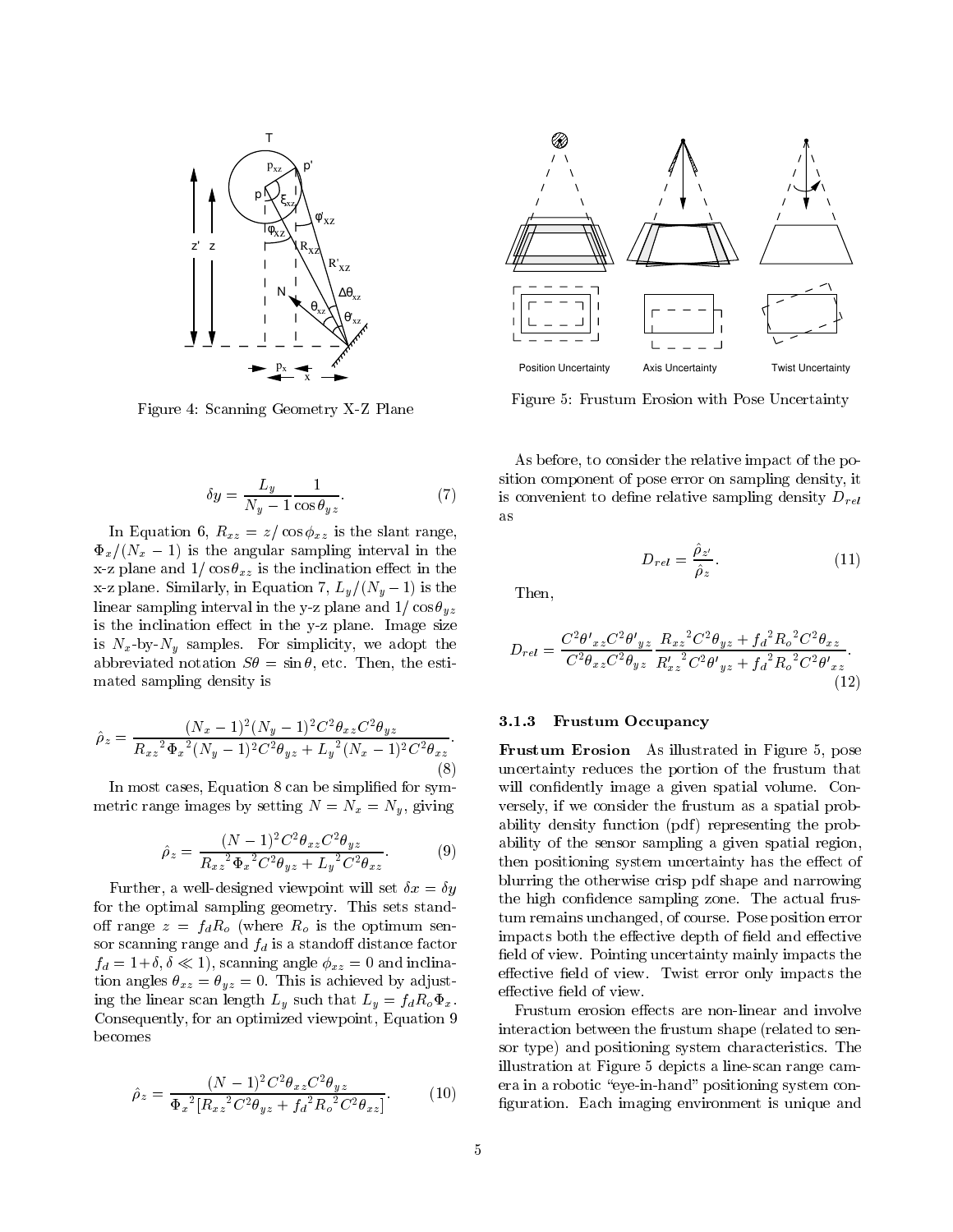must be separately modeled. However, all share the common characteristic of erosion of the frustum con fidence zone.

Field of View Erosion We define a viewpoint's targeted footprint  $TF$  as the frustum cross-sectional area at the stand-off range for that viewpoint. The sensor footprint remains unchanged with viewpoint perturbation but pose error will cause it to cover some unplanned regions while losing some planned coverage. The unplanned coverage gain is of no direct benefit in planning a single view while the unplanned coverage loss erodes view planning effectiveness. Thus, for view planning purposes, pose error always reduces and never increases effective coverage.

For a line-scan sensor, the targeted footprint is

$$
TF = \underbrace{(2f_d R_o T \Phi_2)}_{width} \underbrace{(L_y)}_{length} \tag{13}
$$

where  $\Phi_2 = \Phi_x/2$ , that is - half the field of view in the x-z plane.

To consider the relative impact of the position component of pose error on effective frustum field of view, it is convenient to define the relative targeted footprint as a free as a free as a free as a free as a free as a free as a free as a free as a free as a free as a free as a free as a free as a free as a free as a free as a free as a free as a free as a free as a free as a free as

$$
TF_{rel} = \frac{TF'}{TF} \tag{14}
$$

where  $I$   $I<sub>r</sub>$  is the portion of the sensor footprint disturbed by pose error which overlaps the targeted footprint.

Depth of Field Erosion In considering depth of field, for all practical purposes, only erosion of the effective near-field range limit is of concern. For optimum measurement performance, the stand-off range is set at  $\alpha$  is a function of  $\alpha$  in the following  $\alpha$  . Posterior will result in the set of  $\alpha$ erosion whenever the z-component of frustum change  $\sim$   $\alpha$  ,  $\alpha$  ,  $\alpha$  ,  $\alpha$  is the statistic of  $\alpha$  inter-statistic of inter-statistic of inter-statistic order of  $\alpha$ est relative to depth of field erosion is the probability  $-$  (for  $\alpha$  and  $\alpha$   $\beta$   $\beta$ 

The next three sections analyze the effects of each component of pose error on each quality factor as illustrated in Table 1, beginning with pose position error.

As a consequence of changing the location of the entire optical baseline, position error potentially impacts all model specication factors: frustum occupancy, visibility, measurement precision and sampling density.



Figure 6: Scanning Geometry Y-Z Plane

### 3.2.1 Measurement Precision Impact

This section considers the effect of pose position error on measurement precision estimation.

Precision Estimation Model From Equation 4, our model of relative measurement precision is

$$
P_{rel} = \frac{{z'}^2}{z^2} \frac{\cos \theta_{yz}}{\cos \theta'_{yz}}.
$$
 (15)

Assume the viewpoint is optimally positioned at a stand off distance slightly beyond the sensor minimum range i.e. z *justoj ju* en jaro en sensor (\* =1. sensor position is corrupted by position error ~p = (px; py; pz ). Then, as shown in Figure 3, z-axis range to the surface element is perturbed to  $z = z + p_z$ , that is  $z = f_d n_o +$  $\mathbf{r}$ 

With a line-scan camera subject to pose position error, the inclination angle in the y-z plane with respect to the laser source is unchanged - that is,  $\theta_{uz} = \theta_{uz}$ . The scanning geometry is amplified at Figure 6 for clarity. Consequently,  $P_{rel}$  simply becomes  $z^{-}/z^{2}$ from which we get

$$
P_{rel} = \frac{(f_d R_o + p_z)^2}{(f_d R_o)^2}
$$
  
=  $(1 + \frac{1}{f_d} (\frac{p_z}{R_o}))^2$   
=  $1 + \frac{2}{f_d} (\frac{p_z}{R_o}) + \frac{1}{f_d^2} (\frac{p_z}{R_o})^2.$  (16)

We wish to estimate the statistics of the relative precision Prel which is <sup>a</sup> function of the random variable pz . From our positioning system error model, the expected values and values of  $\mu_A$  and  $\mu$  are as follows.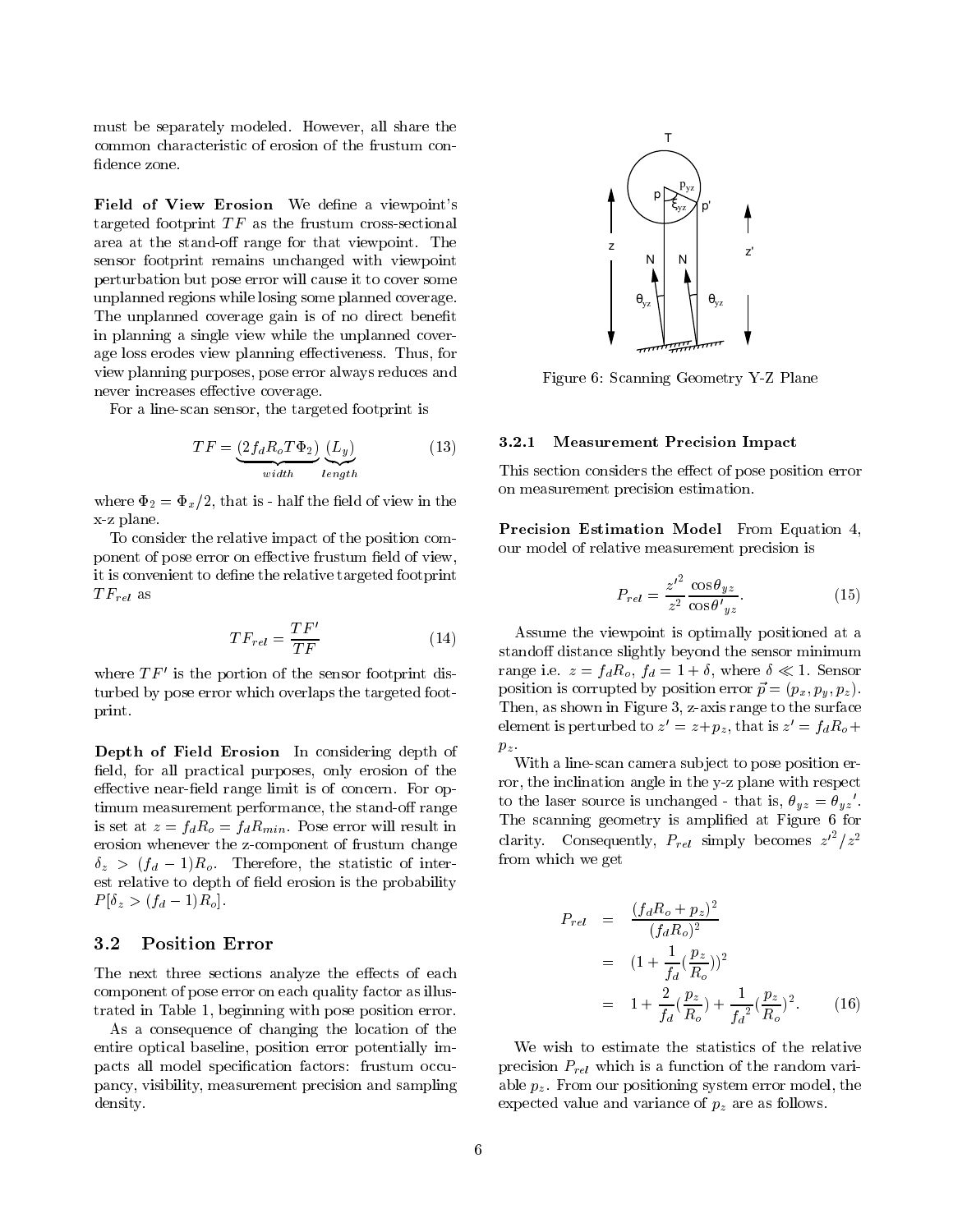$$
E[p_z] = 0
$$
  
\n
$$
E[p_z^2] = \sigma p_z^2
$$
  
\n
$$
= \sigma_p^2/3.
$$
\n(17)

 $S$  . Statistics of Prelimiting of Prelimiting  $S$ 

$$
E[P_{rel}] = \mu_{P_{rel}}
$$
  
=  $1 + \frac{2}{f_d R_o} E[p_z] + \frac{1}{f_d^2 R_o^2} E[p_z^2]$   
=  $1 + \frac{\sigma_p^2}{3f_d^2 R_o^2}$ . (18)

To compute the variance of  $P_{rel}$ ,

$$
E[(P_{rel} - \mu_{P_{rel}})^2] = \sigma_{P_{rel}}^2
$$
  
=  $E[P_{rel}^2] - (\mu_{P_{rel}})^2$ . (19)

Then,

$$
E[P_{rel}^2] = E[(1 + \frac{2}{f_d}(\frac{p_z}{R_o}) + \frac{1}{f_d^2}(\frac{p_z}{R_o})^2)^2]
$$
 (20)

and, discarding terms over quadratic,

$$
E[P_{rel}^2] \approx E[1 + \frac{4}{f_d} \frac{p_z}{R_o} + \frac{6}{f_d^2} \frac{p_z^2}{R_o^2}]
$$
  
=  $1 + \frac{2\sigma_p^2}{f_d^2 R_o^2}$ . (21)

so, substituting Equations 21 and 16 in Equation 19, we have

$$
\sigma_{P_{rel}}^2 = \frac{4}{3f_d^2} \frac{\sigma_p^2}{R_o^2}.
$$
\n(22)

Therefore, the relative impact of the position component of pose error on measurement precision estimation is approximately

$$
\mu_{P_{rel}} = 1 + \frac{1}{3f_d^2} \frac{\sigma_p^2}{R_o^2},\tag{23}
$$

$$
\sigma_{P_{rel}} = \frac{2}{\sqrt{3}f_d} \frac{\sigma_p}{R_o}.
$$
\n(24)

Precision Impact Interpretation In Figure 10(a), relative precision  $P_{rel}$  computed from Equations 23 and 24 is plotted against normalized position error  $\sigma_p/R_o$ . The latter will typically be very small i.e.  $\sigma_p/R_o \ll 1$ . Figure 10(a) can be interpreted as follows. One- and two-sigma curves for relative precision are displayed bracketing the nominal value of 1.0. Precision improves for values  $P_{rel} < 1$  and deteriorates for values  $P_{rel} > 1$ . Any vertical slice through these curves defines the shape of the probability density function for relative precision for a given normalized position error. Horizontal lines at  $P_{rel} = 1.1$ and  $P_{rel} = 0.961$  indicate boundary conditions beyond which measurements will be rejected due to pose position error. The upper limit represents an example of a specied measurement precision limit from the model specification. It has been arbitrarily set at 1.1 in Figure 10(a) for illustration purposes. The lower limit, easily shown to be  $1/f_d$ , defines the point at which measurements are rejected as falling outside the sensor near-range limit. The limit is illustrated here for a value of  $f_d = 1.02$ , meaning viewpoints are optimized for a standoff distance of  $2\%$  beyond the optimal sensor range  $R_o$ . The lower limit cut-off is one manifestation of frustum erosion, a topic treated later in more detail.

Examining this error component in isolation, it is apparent from the foregoing that pose position error has a low to moderate impact on measurement precision. The specification clipping effect can be mitigated by selecting suitably conservative model specification limits relative to sensor and positioning system capabilities. Means to mitigate frustum erosion effects will be addressed later.

#### $3.2.2$ Sampling Density Impact

Sampling Density Estimation Model This section considers the effect of pose position error on sampling density estimation. From Equation 12, our model for sampling density estimation is

$$
D_{rel} = \frac{C^2 \theta'_{xz} C^2 \theta'_{yz}}{C^2 \theta_{xz} C^2 \theta_{yz}} \frac{R_{xz}{}^2 C^2 \theta_{yz} + f_d{}^2 R_o{}^2 C^2 \theta_{xz}}{R'_{xz}{}^2 C^2 \theta'_{yz} + f_d{}^2 R_o{}^2 C^2 \theta'_{xz}}.
$$
\n(25)

However, as  $\sigma_{uz} = \sigma_{uz}$ , Equation 25 reduces to

$$
D_{rel} = \frac{C^2 \theta'_{xz}}{C^2 \theta_{xz}} \frac{R_{xz}{}^2 C^2 \theta_{yz} + f_d{}^2 R_o{}^2 C^2 \theta_{xz}}{R'_{xz}{}^2 C^2 \theta_{yz} + f_d{}^2 R_o{}^2 C^2 \theta'_{xz}}.
$$
 (26)

Key Geometric Parameters We now wish to compute the statistics of  $D_{rel}$  which is a function of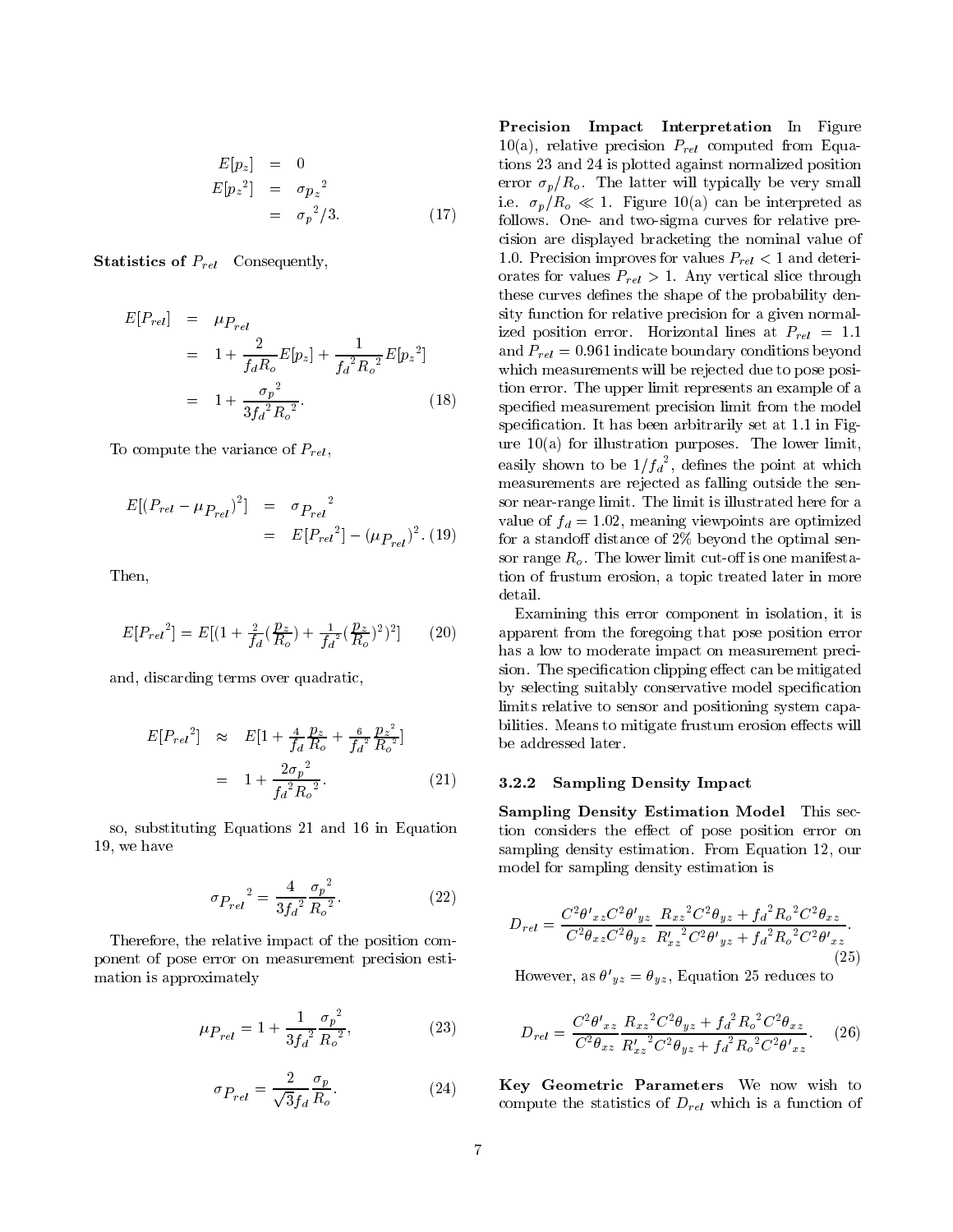the random variables  $p_{xz}$  and  $\xi_{xz}$ , the magnitude and angle of position error in the scanning plane, respectively. It is useful to first compute simple expressions for the key geometric parameters. From Figure 4, we

$$
R_{xz}^2 = f_d^2 R_o^2 + x^2 \tag{27}
$$

(28)

$$
R'_{xz}^2 = (f_d R_o + p_z)^2 + (x - p_x)^2
$$

and

$$
\frac{p_{xz}}{R_{xz}} = \frac{S\delta\theta_{xz}}{S[(\xi_{xz} - \phi_{xz}) + \delta\theta_{xz}]}.
$$
(29)

Defining  $r = p_{xz}/R_{xz} = (p_{xz}C\phi_{xz})/(f_dR_o)$  and setting  $\psi_{xz} = \xi_{xz} - \phi_{xz}$ , we have the relationship

$$
\cot \delta \theta_{xz} = \frac{1 - rC\psi_{xz}}{rS\psi_{xz}}\tag{30}
$$

from which we can determine

$$
S\delta\theta_{xz} = \frac{rS\psi_{xz}}{\sqrt{1 + r^2 - 2rC\psi_{xz}}},\tag{31}
$$

$$
C\delta\theta_{xz} = \frac{1 - rC\psi_{xz}}{\sqrt{1 + r^2 - 2rC\psi_{xz}}}.
$$
 (32)

Noting that  $r \ll 1$ , the foregoing expressions for  $S\delta\theta_{xz}$  and  $C\delta\theta_{xz}$  can be written as follows, where we ignore terms in  $r$  above quadratic

$$
S\delta\theta_{xz} \approx rS\psi_{xz} + r^2S\psi_{xz}C\psi_{xz},\tag{33}
$$

$$
C\delta\theta_{xz} \approx 1 + \frac{r^2}{2}(C^2\psi_{xz} - 1). \tag{34}
$$

As an additional precursor to computing the statistics of  $D_{rel}$ , we next compute the statistics of  $\xi_{xz}$ , r and  $\delta\theta_{xz}$ . We again only consider terms up to quadratic in r.

### Statistics of  $\xi_{xz}$

$$
E[S\psi_{xz}] = E[C\psi_{xz}] = E[S\psi_{xz}C\psi_{xz}] = 0 \qquad (35)
$$

$$
E[S^2 \psi_{xz}] = E[C^2 \psi_{xz}] = 1/2 \tag{36}
$$

Statistics of <sup>r</sup>

$$
E[r] = \frac{C\phi_{xz}}{f_d R_o} E[p_{xz}] = 0 \tag{37}
$$

$$
E[r^2] = \frac{C^2 \phi_{xz}}{f_d^2 R_o^2} E[p_{xz}^2] = \frac{2C^2 \phi_{xz}}{3f_d^2} \frac{\sigma_p^2}{R_o^2}
$$
 (38)

Statistics of  $\delta\theta_{xz}$ 

$$
E[S\delta\theta_{xz}] = E[rS\psi_{xz} + r^2S\psi_{xz}C\psi_{xz}] = 0
$$
 (39)

$$
E[C\delta\theta_{xz}] = E[1 + \frac{r^2}{2}(C^2\psi_{xz} - 1)]
$$
  
=  $1 - \frac{C^2\phi_{xz}}{6f_d^2} \frac{\sigma_p^2}{R_o^2}$  (40)

$$
E[S^2 \delta \theta_{xz}] = E[r^2 S^2 \psi_{xz}]
$$
  
= 
$$
\frac{C^2 \phi_{xz}}{3f_d^2} \frac{\sigma_p^2}{R_o^2}
$$
 (41)

$$
E[C^2 \delta \theta_{xz}] = E[1 + r^2 (C^2 \psi_{xz} - 1)]
$$
  
=  $1 - \frac{C^2 \phi_{xz}}{3f_d^2} \frac{\sigma_p^2}{R_o^2}$  (42)

$$
E[S\delta\theta_{xz}C\delta\theta_{xz}] = E[rS\psi_{xz} + r^2S\psi_{xz}C\psi_{xz}] = 0
$$
 (43)

**Simplification of**  $D_{rel}$  We now have most of the ingredients to calculate the statistics of the relative sampling density  $D_{rel}$ . First, it is convenient to rewrite Equation 26 as the product of a constant term T1 and a variable term T2.

$$
D_{rel} = \underbrace{\frac{R_{xz}^2}{f_d^2 R_o^2} C^2 \theta_{yz} + C^2 \theta_{xz}}_{T1} \underbrace{\frac{C^2 \theta'_{xz}}{(R'_{xz})^2} C^2 \theta_{yz}}_{T2} + C^2 \theta'_{xz}}_{T2}
$$
\n(44)

Consider T1. As  $R_{xz}/(f_dR_o)=1/C\phi_{xz}$ , T1 reduces to

$$
T1 = \frac{C^2 \theta_{yz} + C^2 \phi_{xz} C^2 \theta_{xz}}{C^2 \phi_{xz} C^2 \theta_{xz}}.
$$
 (45)

Let  $T2 = N2/D2$ . Then,

$$
D2 = \frac{R'_{xz}^2}{f_d^2 R_o^2} C^2 \theta_{yz} + C^2 \theta'_{xz}.
$$
 (46)

Considering the first term in 46 and using Equation 28, we have

$$
\frac{R'_{xz}{}^2}{f_d{}^2 R_o{}^2} = 1 + \frac{2}{f_d} \frac{p_z}{R_o} + \frac{1}{f_d{}^2} \frac{p_z{}^2}{R_o{}^2} + T^2 \phi_{xz}
$$
\n
$$
- \frac{2T \phi_{xz} }{f_d} \frac{p_x}{R_o} + \frac{1}{f_d{}^2} \frac{p_x{}^2}{R_o{}^2}
$$
\n
$$
= \frac{1}{C^2 \phi_{xz}} (1 + t_r) \tag{47}
$$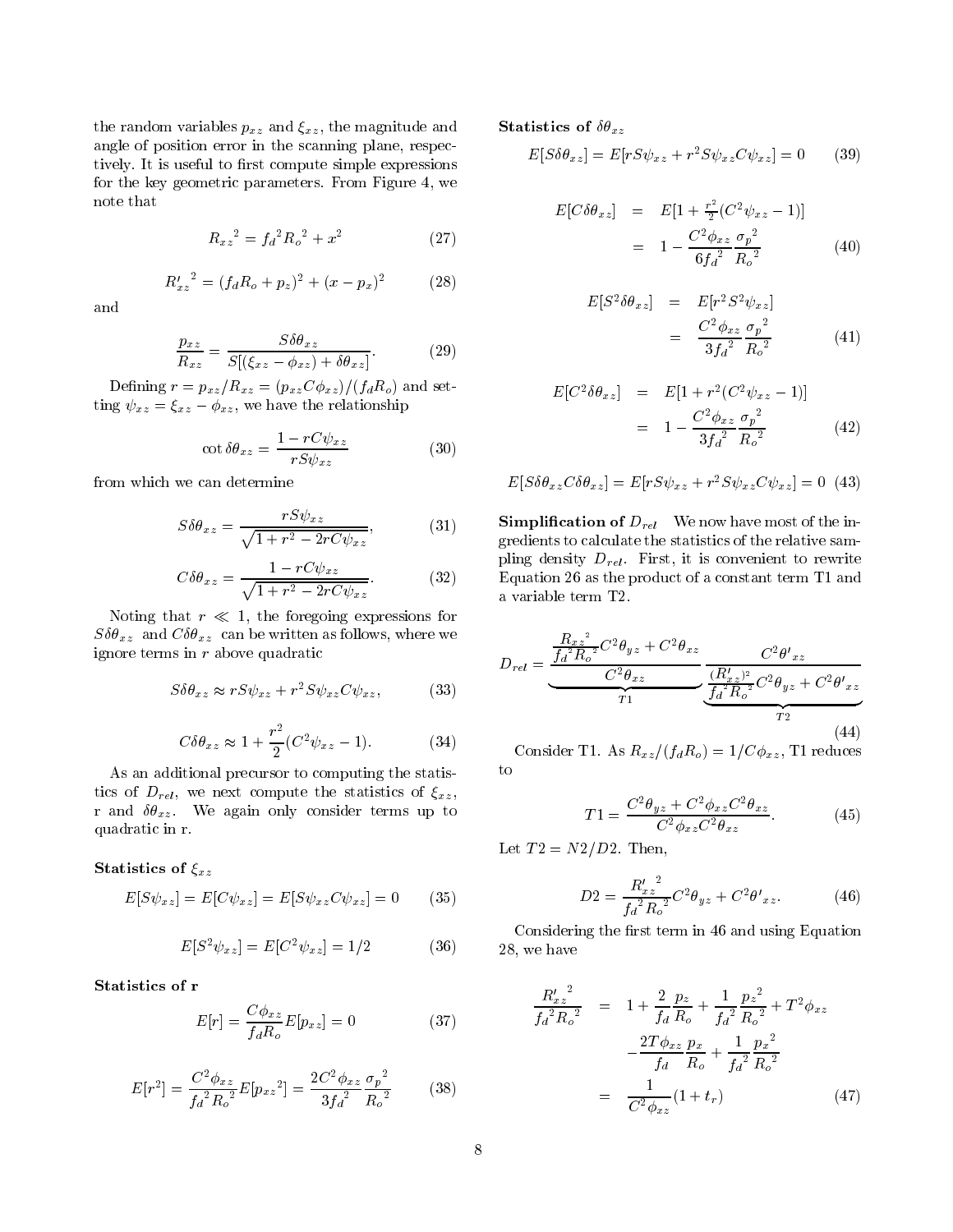where  $t_r$  is

$$
t_r = \frac{2C^2 \phi_{xz}}{f_d} \frac{p_z}{R_o} + \frac{C^2 \phi_{xz}}{f_d^2} \frac{p_z^2}{R_o^2}
$$

$$
-\frac{2S\phi_{xz}C\phi_{xz}}{f_d} \frac{p_x}{R_o} + \frac{C^2 \phi_{xz}}{f_d^2} \frac{p_x^2}{R_o^2}.
$$
 (48)

Considering the term  $C^-\sigma_{xz}$  in 40

$$
C^{2}\theta'_{xz} = C^{2}(\theta_{xz} + \delta\theta_{xz})
$$
  
= 
$$
(C\theta_{xz}C\delta\theta_{xz} - S\theta_{xz}S\delta\theta_{xz})^{2}
$$
  
= 
$$
C^{2}\theta_{xz}C^{2}\delta\theta_{xz} - 2S\theta_{xz}C\theta_{xz}S\delta\theta_{xz}C\delta\theta_{xz}
$$
  
+
$$
S^{2}\theta_{xz}S^{2}\delta\theta_{xz}.
$$
 (49)

Then, using the relationships from 33 and 34,

$$
S^2 \delta \theta_{xz} \approx r^2 S^2 \psi_{xz} \tag{50}
$$

$$
C^2 \delta \theta_{xz} \approx 1 + r^2 (C^2 \psi_{xz} - 1)
$$
 (51)

$$
S\delta\theta_{xz}C\delta\theta_{xz} \approx rS\psi_{xz} + r^2S\psi_{xz}C\psi_{xz}
$$
 (52)

so that we have

$$
C^2\theta'_{xz} \approx C^2\theta_{xz}[1+r^2(C^2\psi_{xz}-1)]
$$
  
\n
$$
-2S\theta_{xz}C\theta_{xz}[rS\psi_{xz}+r^2S\psi_{xz}C\psi_{xz}]
$$
  
\n
$$
+S^2\theta_{xz}r^2S^2\psi_{xz}
$$
  
\n
$$
= C^2\theta_{xz}[1+t_\theta]
$$
 (53)

where

$$
t_{\theta} = -2rT\theta_{xz}S\psi_{xz} + r^2(C^2\psi_{xz} - 1)
$$
  
-2r<sup>2</sup>T\theta\_{xz}S\psi\_{xz}C\psi\_{xz} + r^2T^2\theta\_{xz}S^2\psi\_{xz}. (54)

Now, combining the expressions for  $R_{xz}^{\prime \prime}/(f_d^2 R_o^2)$ and  $\cup$   $\exists \theta \; xz$  with Equation 40, we have

$$
D2 = \frac{R'_{xz}^2}{f_d^2 R_o^2} C^2 \theta_{yz} + C^2 \theta'_{xz}
$$
  
\n
$$
= \frac{C^2 \theta_{yz}}{C^2 \phi_{xz}} [1 + t_r] + C^2 \theta_{xz} [1 + t_\theta]
$$
  
\n
$$
= \frac{C^2 \theta_{yz} + C^2 \theta_{xz} C^2 \phi_{xz}}{C^2 \phi_{xz}} [1 + \frac{C^2 \theta_{yz}}{C^2 \theta_{yz} + C^2 \theta_{xz} C^2 \phi_{xz}} t_r]
$$

$$
+\frac{C^2\theta_{xz}C^2\phi_{xz}}{C^2\theta_{yz} + C^2\theta_{xz}C^2\phi_{xz}}t_\theta]
$$
  
= 
$$
\frac{C^2\theta_{yz} + C^2\theta_{xz}C^2\phi_{xz}}{C^2\phi_{xz}}[1+t]
$$
 (55)

where

$$
t = \frac{C^2 \theta_{yz}}{C^2 \theta_{yz} + C^2 \theta_{xz} C^2 \phi_{xz}} t_r
$$

$$
+ \frac{C^2 \theta_{xz} C^2 \phi_{xz}}{C^2 \theta_{yz} + C^2 \theta_{xz} C^2 \phi_{xz}} t_\theta. \tag{56}
$$

Now, the expression for T2 from Equation 46 can be simplied to

$$
T2 = \frac{C^2 \theta_{xz} C^2 \phi_{xz}}{C^2 \theta_{yz} + C^2 \theta_{xz} C^2 \phi_{xz}} \frac{[1 + t_{\theta}]}{[1 + t]}.
$$
 (57)

**Statistics of**  $D_{rel}$  Finally, combining 45 and 57, we have the following expression for  $D_{rel}$ :

$$
D_{rel} = \frac{[1+t_{\theta}]}{[1+t]}.
$$
\n(58)

As  $|t|$  < 1, the denominator of 58 can be expressed as a series expansion. After expansion and collecting terms up to quadratic in  $t_{\theta}$  and  $t$ , we have the following second order approximations for  $D_{rel}$  and  $D_{rel}$  :

$$
D_{rel} \approx 1 - t + t^2 + t_{\theta} - tt_{\theta}, \qquad (59)
$$

$$
D_{rel}^2 \approx 1 - 2t + 3t^2 + 2t_{\theta} - 4tt_{\theta} + t_{\theta}^2. \tag{60}
$$

Using the interim results previously developed, the statistics of terms in  $t_{\theta}$  and t can be expressed as follows:

$$
E[t_{\theta}] = \frac{C^2 \phi_{xz}}{3f_d^2} \frac{\sigma_p^2}{R_o^2} (T^2 \theta_{xz} - 1)
$$
 (61)

$$
E[t_{\theta}^{2}] = \frac{4T^{2}\theta_{xz}C^{2}\phi_{xz}}{3f_{d}^{2}}\frac{\sigma_{p}^{2}}{R_{o}^{2}}
$$
(62)

$$
E[t_r] = \frac{2C^2 \phi_{xz}}{3f_d^2} \frac{\sigma_p^2}{R_o^2}
$$
 (63)

$$
E[t_r^2] = \frac{8C^2 \phi_{xz}}{3f_d^2} \frac{\sigma_p^2}{R_o^2}
$$
 (64)

$$
E[t] = \frac{C^2 \phi_{xz}}{3f_d^2} \frac{\sigma_p^2}{R_o^2} \frac{[2C^2 \theta_{yz} + C^2 \phi_{xz} (S^2 \theta_{xz} - C^2 \theta_{xz})]}{C^2 \theta_{yz} + C^2 \theta_{xz} C^2 \phi_{xz}}
$$
(65)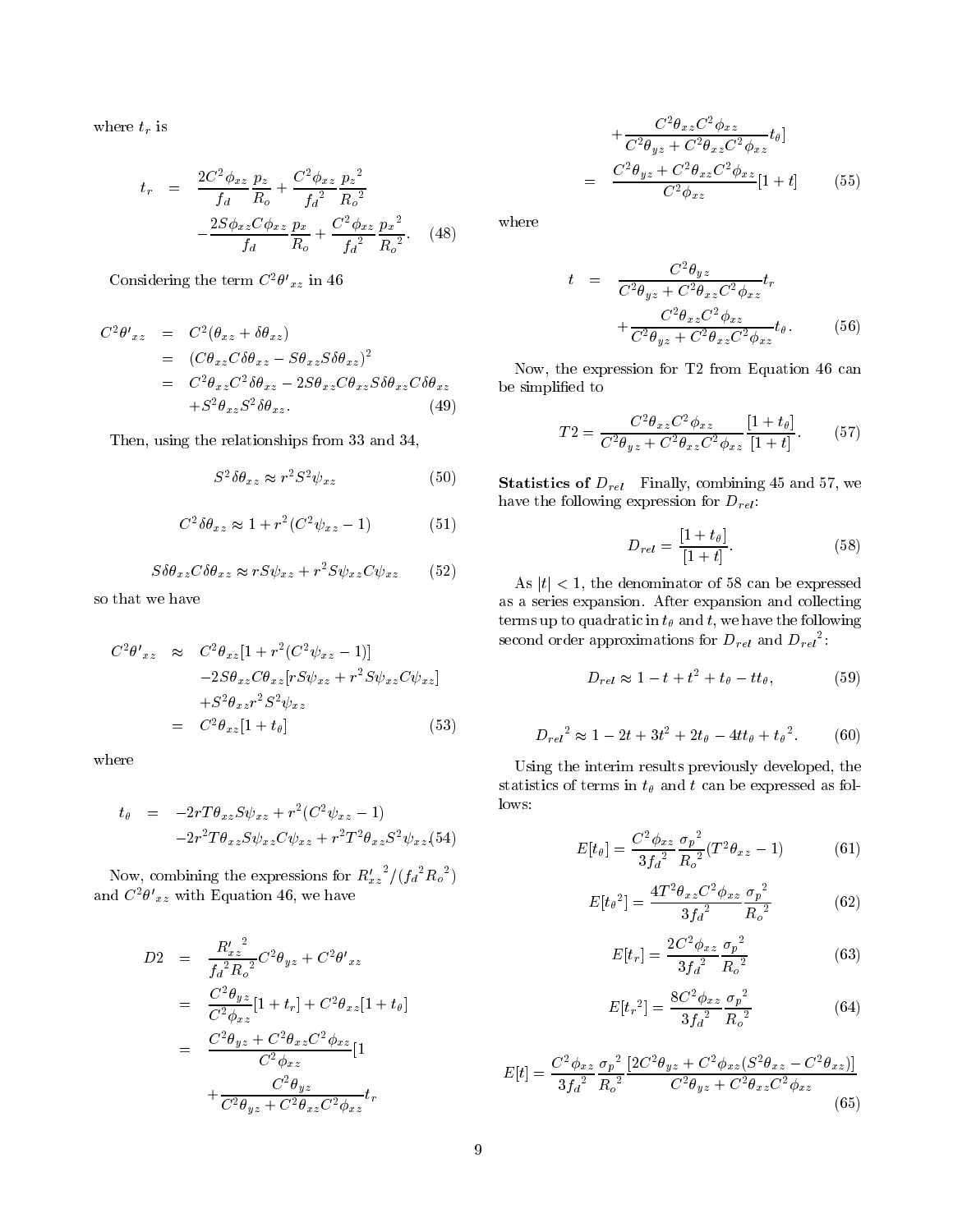$$
E[t^2] = \frac{4C^2 \phi_{xz}}{3f_d^2} \frac{\sigma_p^2}{R_o^2} \frac{[2C^4 \theta_{yz} + C^4 \phi_{xz} S^2 \theta_{xz} C^2 \theta_{xz}]}{(C^2 \theta_{yz} + C^2 \theta_{xz} C^2 \phi_{xz})^2} \tag{66}
$$

$$
E[t_{\theta} t_r] = 0 \tag{67}
$$

$$
E[tt_{\theta}] = \frac{4S^2 \theta_{xz} C^4 \phi_{xz}}{3f_a^2} \frac{\sigma_p^2}{R_o^2} \frac{1}{[C^2 \theta_{yz} + C^2 \theta_{xz} C^2 \phi_{xz}]} \tag{68}
$$

After these laborious calculations, we can finally express the statistics of  $D_{rel}$  from 59 and 60 as follows after collecting terms up to quadratic in  $\sigma_p/R_o$  and simplifying:

$$
E[D_{rel}] = \mu_{D_{rel}}
$$
  
=  $1 + \frac{C^2 \theta_{yz} C^2 \phi_{xz}}{3C^2 \theta_{xz} f_d^2} \frac{\sigma_p^2}{R_o^2}$   

$$
\frac{4C^2 \theta_{xz} C^2 \theta_{yz} - 3C^2 \theta_{xz} C^2 \phi_{xz} + C^2 \theta_{yz}}{(C^2 \theta_{yz} + C^2 \theta_{xz} C^2 \phi_{xz})^2}
$$
(69)

$$
E[D_{rel}^2] = 1 + \frac{2C^2\theta_{yz}C^2\phi_{xz}}{C^2\theta_{xz}f_d^2} \frac{\sigma_p^2}{R_o^2}
$$
  

$$
\frac{2C^2\theta_{xz}C^2\theta_{yz} - C^2\theta_{xz}C^2\phi_{xz} + C^2\theta_{yz}}{(C^2\theta_{yz} + C^2\theta_{xz}C^2\phi_{xz})^2}
$$
(70)

so the variance and standard deviation of  $D_{rel}$  are

$$
\sigma_{D_{rel}}^2 = \frac{4C^4 \theta_{yz} C^2 \phi_{xz} (C^2 \phi_{xz} + 1)}{3C^2 \theta_{xz} f_d^2 (C^2 \theta_{yz} + C^2 \theta_{xz} C^2 \phi_{xz})^2} \frac{\sigma_p^2}{R_o^2},
$$
\n(71)

$$
\sigma_{D_{rel}} = \frac{2C^2\theta_{yz}C\phi_{xz}\sqrt{C^2\phi_{xz}+1}}{\sqrt{3}C\theta_{xz}f_d(C^2\theta_{yz}+C^2\theta_{xz}C^2\phi_{xz})}\frac{\sigma_p}{R_o}.
$$
\n(72)

In summary, the relative impact of pose position error on sampling density estimation is approximately

 $\mu_{D_{rel}}$ 

$$
= 1 + \frac{C^2 \theta_{yz} C^2 \phi_{xz}}{3C^2 \theta_{xz} f_d^2} \frac{\sigma_p^2}{R_o^2}
$$
  

$$
\frac{4C^2 \theta_{xz} C^2 \theta_{yz} - 3C^2 \theta_{xz} C^2 \phi_{xz} + C^2 \theta_{yz}}{(C^2 \theta_{yz} + C^2 \theta_{xz} C^2 \phi_{xz})^2},
$$
  
(73)

$$
\sigma_{D_{rel}} = \frac{2C^2\theta_{yz}C\phi_{xz}\sqrt{C^2\phi_{xz}+1}}{\sqrt{3}C\theta_{xz}f_d(C^2\theta_{yz}+C^2\theta_{xz}C^2\phi_{xz})}\frac{\sigma_p}{R_o}.
$$
\n(74)

For an optimum scanning geometry such that  $\phi_{xz}$  =  $\theta_{xz} = \theta_{yz} = 0$ , the statistics of relative sampling density  $D_{rel}$  reduce to the following:

$$
\mu_{D_{rel}} = 1 + \frac{1}{3{f_d}^2} \frac{{\sigma_p}^2}{R_o^2},\tag{75}
$$

$$
\sigma_{D_{rel}} = \frac{\sqrt{2}}{\sqrt{3}f_d} \frac{\sigma_p}{R_o}.
$$
\n(76)

sampling Density Impact Interpretation Theoretical Interpretation impact of pose position error on sampling density estimation calculated at Equations 75 and 76 is shown in Figure  $10(c)$  for the optimum scanning geometry. Sampling density improves for values  $D_{rel} > 1$  and deteriorates for values  $D_{rel} < 1$ . The effects will be seen to very close to those for measurement precision as shown at Figure 10(a) and can be interpreted in a similar manner. As was the case for measurement precision, it is apparent from the foregoing that pose position error has a low to moderate impact on sampling density.

### 3.2.3 visibility in particle

Visibility or occlusion effects depend on object shape, optical baseline length and sensor-ob ject relative pose. The optical baseline is fixed and camera pose has been optimized in the viewpoint generation process. Relative visibility effects therefore depend mainly on object geometry. They cannot be quantied in the absence of a specific object shape. However, from the previous analysis, we can observe that the visibility impact of pose position error will be nil to low. This is due to the very small changes in observation geometry between surface points, laser source and optical receiver as a consequence of the low normalized position error  $\sigma_p/R_o$  anticipated for most imaging environments.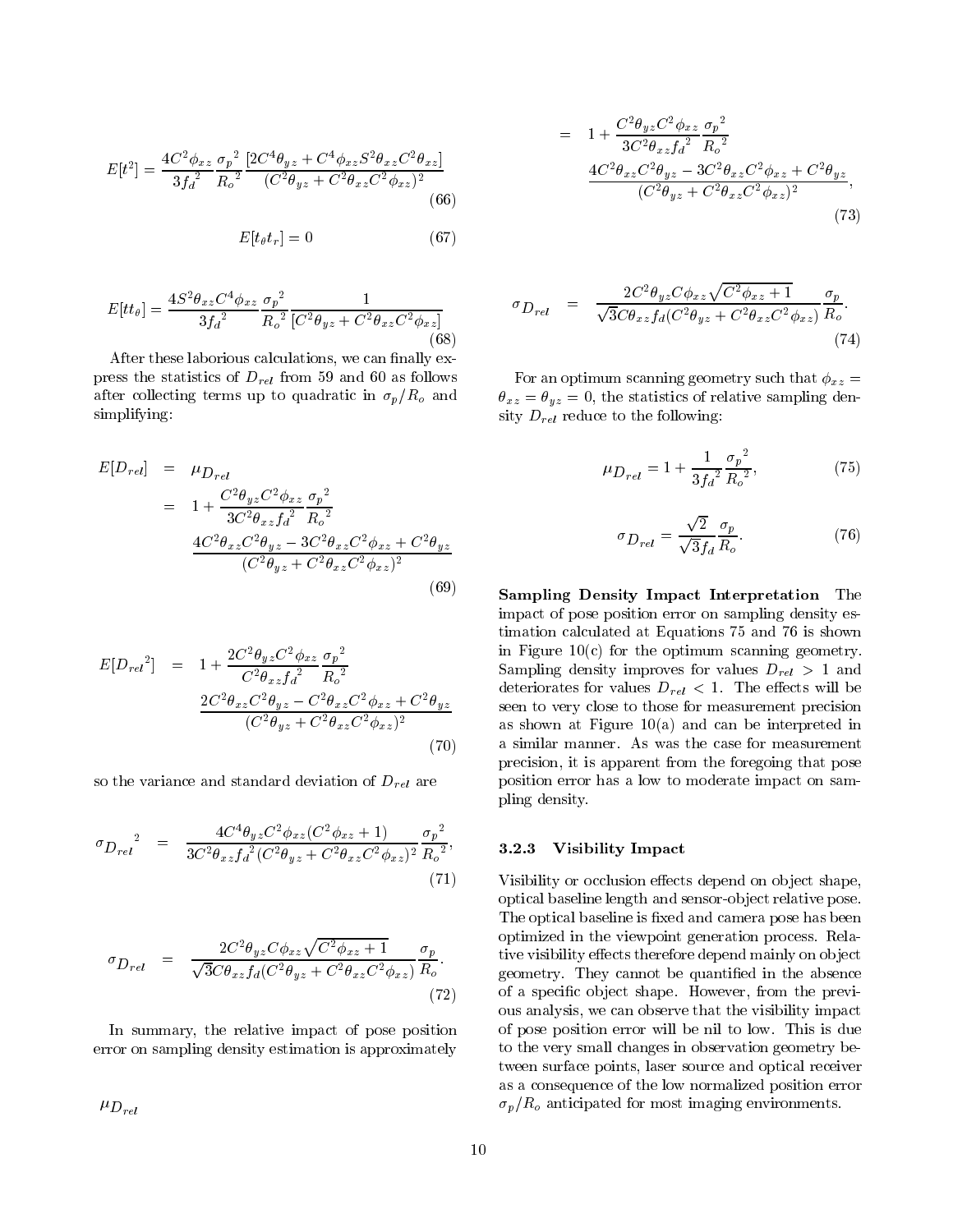### 3.2.4 Frustum Occupancy Impact

This section considers the effect of pose position error on frustum occupancy.

Frustum Erosion From Equation 13, the targeted footprint is

$$
TF = \underbrace{(2f_dR_oT\Phi_2)}_{width} \underbrace{(L_y)}_{length} . \tag{77}
$$

 $P = \frac{P}{P}$  as follows: provide a following coverage as follows. px reduces the width by <sup>j</sup>pxj, py reduces the length by jpy <sup>j</sup> while pz reduces the width by <sup>T</sup> 2jpz j. The later relationship can be seen from the following. For p $\mu$  , we define the state below  $\mu$  is reduced by  $\mu$  is reduced by  $\mu$ width is increased by  $2T\Phi_2|p_z|$ . However, the increase for  $\bm{r}\times\bm{r}$  , the net extension of  $\bm{r}$  is of z-axis of z-axis of  $\bm{r}$  axis of  $\bm{r}$ pose error is a coverage reduction of  $T\Phi_2|p_z|$ . Consequently, the portion of the targeted footprint covered by the viewpoint sub ject to pose position error is

$$
TF' = (2f_d R_o T \Phi_2 - T \Phi_2 |p_z| - |p_x|) (L_y - |p_y|). \tag{78}
$$

 $\blacksquare$  the T  $\blacksquare$ 

$$
TF_{rel} = \frac{TF'}{TF}
$$
  
= 
$$
\frac{(2f_dR_oT\Phi_2 - T\Phi_2|p_z| - |p_x|)}{2f_dR_oT\Phi_2} \frac{(L_y - |p_y|)}{L_y}.
$$
 (79)

As before, we optimize the viewpoint by setting  $\mathcal{A} = \mathcal{U}$  $f(x - y) = f(x)$  which gives use the set

$$
TF_{rel} = \frac{(2f_d R_o T \Phi_2 - T \Phi_2 |p_z| - |p_x|) (f_d R_o \Phi_x - |p_y|)}{2f_d R_o T \Phi_2} \frac{(f_d R_o \Phi_x - |p_y|)}{f_d R_o \Phi_x}
$$
\n(80)

where  $\mathbf{r}$  and the statistical term in the statistics of T Frell statistics of T  $\mathbf{r}$ which is a function of the function of the random variables  $p\,x$  ;  $p\,y$  ;  $p\,y$  . First, we need the statistics of jpy junction  $\mathbf{F}[\mathbf{w}]\cup\mathbf{F}[\mathbf{w}]\cup\mathbf{F}[\mathbf{w}]\times\mathbf{F}[\mathbf{w}]\times\mathbf{F}[\mathbf{w}]\times\mathbf{F}[\mathbf{w}]\times\mathbf{F}[\mathbf{w}]\times\mathbf{F}[\mathbf{w}]\times\mathbf{F}[\mathbf{w}]\times\mathbf{F}[\mathbf{w}]\times\mathbf{F}[\mathbf{w}]\times\mathbf{F}[\mathbf{w}]\times\mathbf{F}$ ily shown that

$$
E[|p_x|] = \sigma_p \sqrt{\frac{2}{3\pi}},\tag{81}
$$

$$
E[|p_x|^2] = \frac{\sigma_p^2}{3},\tag{82}
$$

$$
E[|p_x||p_y|] = \frac{2\sigma_p^2}{3\pi}.
$$
\n(83)

Given our model of pose error, the statistics of  $p_x$ ,  $p$   $\mu$  and  $p$   $\mu$  are identical. Therefore, 80 can be written be written as

$$
TF_{rel} = 1 - a|p_x| + b|p_x||p_y| \tag{84}
$$

where

$$
a = \frac{(\Phi_x T \Phi_2 + \Phi_x + 2T \Phi_2)}{2f_d R_o \Phi_x T \Phi_2}
$$
(85)

and

$$
b = \frac{(T\Phi_2 + 1)}{2f_d^2 R_o^2 \Phi_x T \Phi_2}.
$$
 (86)

Thus,

$$
E[TF_{rel}] = \mu_{TF_{rel}}
$$
  
=  $1 - a\sigma_p \sqrt{\frac{2}{3\pi}} + \frac{2b\sigma_p^2}{3\pi}$ . (87)

Considering only terms up to quadratic

$$
\mu T {F_{rel}}^2 \approx 1 + \frac{2 a^2 {\sigma_p}^2}{3 \pi} - 2 a {\sigma_p} \sqrt{\frac{2}{3 \pi}} + \frac{4 b {\sigma_p}^2}{3 \pi} \quad (88)
$$

and from Equation 84

$$
TF_{rel}^{2} \approx 1 + a^{2} |p_{x}|^{2} - 2a|p_{x}| + 2b|p_{x}||p_{y}|,
$$
 (89)

$$
E[TF_{rel}^2] = 1 + \frac{a^2 \sigma_p^2}{3} - 2a\sigma_p \sqrt{\frac{2}{3\pi}} + \frac{4b\sigma_p^2}{3\pi}.
$$
 (90)

Therefore,

$$
\sigma_{TF_{rel}}^2 = E[TF_{rel}^2] - \mu_{TF_{rel}}^2
$$
  
= 
$$
\frac{a^2 \sigma_p^2 (\pi - 2)}{3\pi}.
$$
 (91)

In summary, the relative impact of pose position error on field of view erosion is approximately

$$
\mu_{TF_{rel}} = 1 - \frac{(\Phi_x T \Phi_2 + \Phi_x + 2T \Phi_2)}{2f_d \Phi_x T \Phi_2} \sqrt{\frac{2}{3\pi}} \frac{\sigma_p}{R_o} + \frac{(T \Phi_2 + 1)}{3\pi f_d^2 \Phi_x T \Phi_2} \frac{\sigma_p^2}{R_o^2},
$$
\n(92)

: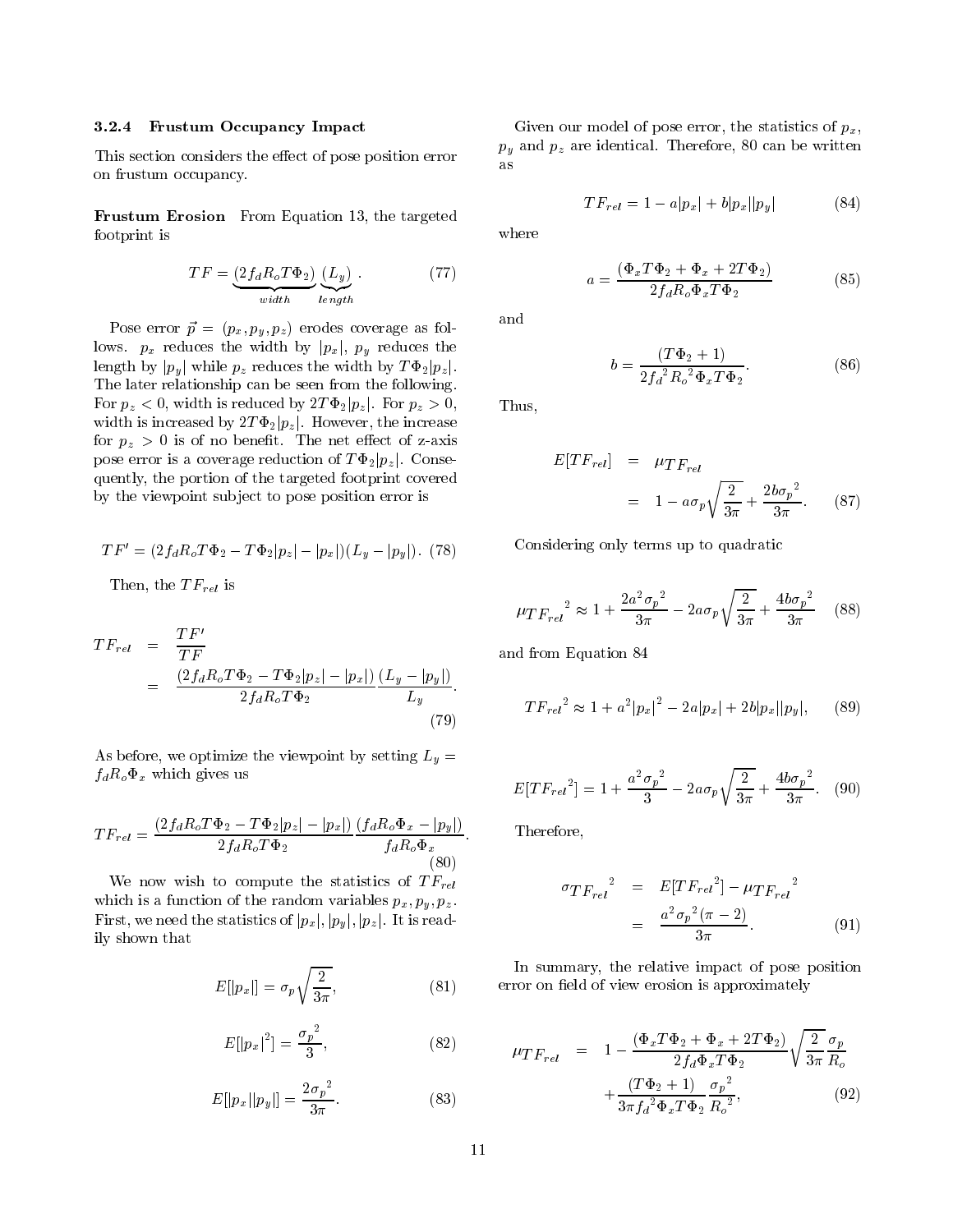$$
\sigma_{TF_{rel}} = \frac{(\Phi_x T \Phi_2 + \Phi_x + 2T \Phi_2)}{2f_d \Phi_x T \Phi_2} \sqrt{\frac{\pi - 2}{3\pi}} \frac{\sigma_p}{R_o}.
$$
 (93)

The impact of pose position error on viewpoint coverage calculated from Equations 92 and 93 is shown at Figure 10(e) for a line-scan sensor with  $\Psi_x = 30$ ,  $f_d = 1.02$  and the optimum scanning geometry. Viewpoint coverage and effective field of view deteriorates for  $TF_{rel} < 1$ . By definition,  $TF_{rel}$  never exceeds one. One- and two-sigma curves for relative targeted footprint are displayed bracketing the average value. We observe that there is moderate frustum erosion with pose position error. Hence, it is an important factor in view planning.

Depth of Field Erosion As previously noted, pose error will result in erosion whenever  $\delta_z > (f_d - 1)R_o$ . With pose position error, such an event is catastrophic as the entire scan is compromised at the targeted stand off distance. Therefore, the only statistic of interest relative to depth of field erosion is the probability  $P[p_z > (f_d - 1)R_o]$ . Then,

$$
P[p_z > \epsilon] = 1 - \Phi\left[\frac{\epsilon - \mu}{\sigma_z}\right] \tag{94}
$$

where  $\mathbb{Z}$  = p= provide a state of the state of the state of the state of the state of the state of the state of the state of the state of the state of the state of the state of the state of the state of the state of the state of the stat 3, = 0, = (fd 1)Ro and

$$
\Phi[z] = \frac{1}{\sqrt{2\pi}} \int_{-\infty}^{z} e^{-u^2/2} du.
$$
 (95)

Then

$$
P[p_z > (f_d - 1)R_o] = 1 - \Phi[\frac{\sqrt{3}(f_d - 1)}{(\sigma_p/R_o)}].
$$
 (96)

The probability of depth of field erosion with pose position error is shown at Figure 10(b), plotted on a normalized logarithmic scale. These curves can be used to select a suitable distance factor  $f_d$  for a given level of pose error and tolerance for depth of field erosion.

## 3.3 Axis Error

### 3.3.1 Measurement Precision Impact

Precision Estimation Model This section considers the effect of the axis component of pose orientation error on measurement precision estimation. For the line-scan range camera examined here, we follow the convention that the frustum origin (which coincides with the laser rest position) falls half way along the y-axis linear scan (Figure 3). The sensor boresight is defined by the sensor negative z-axis. Axis error is modeled by a unit vector uniformly distributed on the surface of a cone centered on the camera boresight. Effectively, axis error involves rotations about the sensor x and y axes. These can be combined into a single rotation of angle  $\alpha$  about an axis  $\vec{r}$  in the xy-plane at angle  $\beta$ . The axis error cone half-angle  $\alpha$  is modeled as a zero-mean Gaussian process with standard deviation  $\sigma_a$  while  $\beta$ , the angle in the xy-plane at which the axis error occurs, has a uniform distribution over  $[-\pi, \pi]$ .

The corresponding rotation matrix  $R_{r,\alpha}$  is as follows [6], where  $V \alpha$  is vers  $\alpha = 1 - \cos \alpha$ :

$$
\begin{pmatrix}\nr_x^2 V \alpha + C \alpha & r_x r_y V \alpha - r_z S \alpha & r_x r_z V \alpha + r_y S \alpha \\
r_x r_y V \alpha + r_z S \alpha & r_y^2 V \alpha + C \alpha & r_y r_z V \alpha - r_x S \alpha \\
r_x r_z V \alpha - r_y S \alpha & r_y r_z V \alpha + r_x S \alpha & r_z^2 V \alpha + C \alpha\n\end{pmatrix}
$$
\n(97)

 $\sim$ **All Property Control** 

As the rotation vector  $\vec{r}$  lies in the xy-plane,  $\vec{r}$  =  $(r_x, r_y, r_z) = (S\beta, C\beta, 0)$ . We can therefore simplify  $97t$ 

$$
R_{r,\alpha} = \begin{pmatrix} S^2 \beta V \alpha + C \alpha & S \beta C \beta V \alpha & C \beta S \alpha \\ S \beta C \beta V \alpha & C^2 \beta V \alpha + C \alpha & -S \beta S \alpha \\ -C \beta S \alpha & S \beta S \alpha & C \alpha \end{pmatrix}
$$
(98)

It is again convenient to deal with relative precision  $P_{rel}$  from 4

$$
P_{rel} = \frac{z'^2 \cos \theta_{yz}}{z^2 \cos \theta'_{yz}}.
$$
\n(99)

We assume the sensor range has been optimally set at  $z = f_d R_o$ . From 98,

$$
z' = -C\beta S\alpha \; x + S\beta S\alpha \; y + C\alpha \; z. \tag{100}
$$

Inclination angle  $\theta_{yz}$  is the angle between the projection of the surface normal  $\vec{n}$  on the y-z plane in camera space in the absence of pose axis error - that is,  $n_{yz} = (0, n_y, n_z)$ , and the negative of the camera boresight  $\vec{u}_z = (0, 0, 1)$ . Similarly, inclination angle  $\sigma$   $_{uz}$  is the angle between the surface normal in camera space in the y-z plane in the presence of pose axis error  $n_{yz'} = (0, n_y_-, n_z_+)$  and  $u_{z'} = (0, 0, 1)$ .

Here,

$$
n_y' = S\beta C\beta V \alpha n_x + (C^2 \beta V \alpha + C \alpha) n_y - S \beta S \alpha n_z,
$$
  
\n
$$
n_z' = C\beta S \beta n_x + S\beta S \alpha n_y + C \alpha n_z.
$$
 (101)

Then,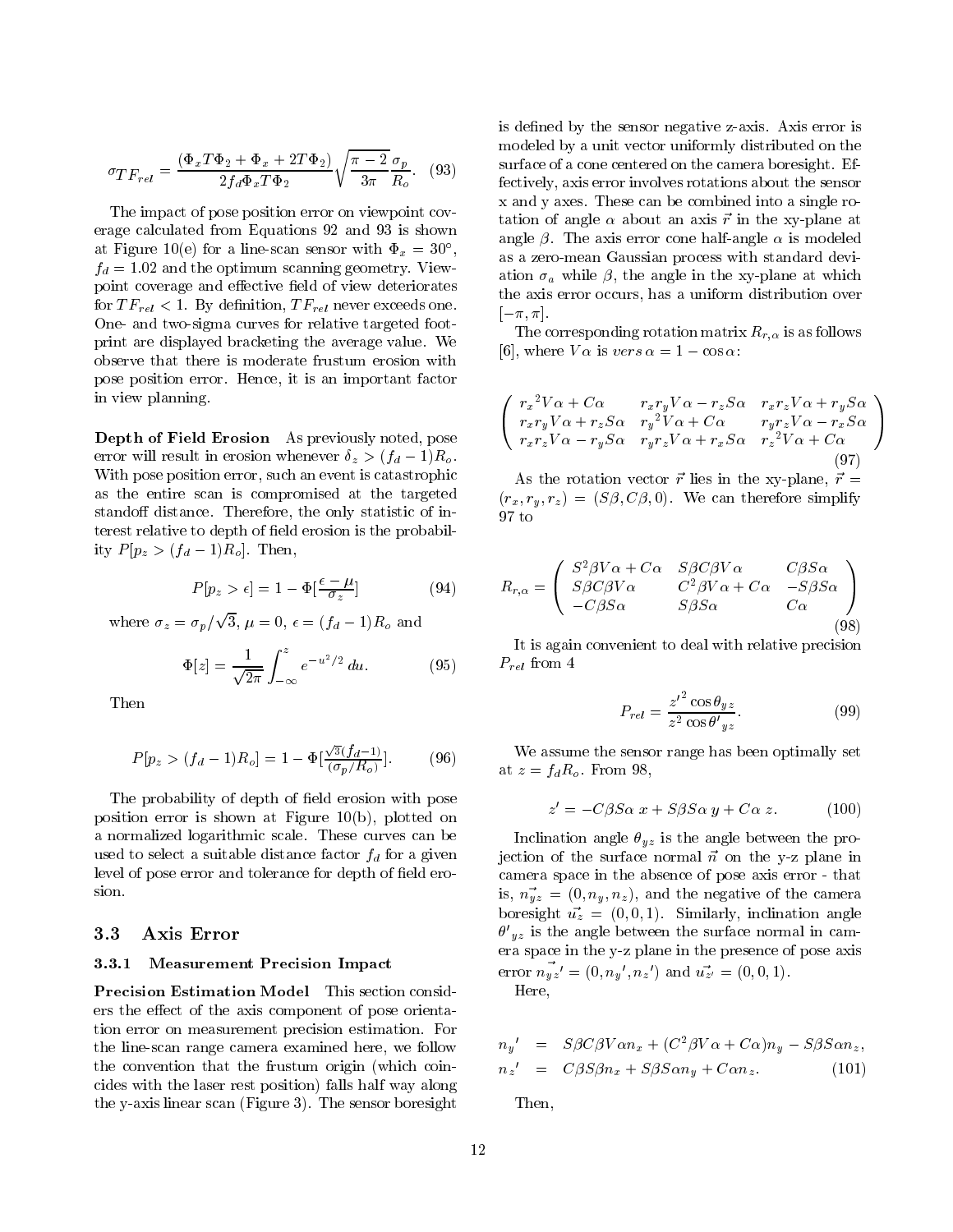$$
C\theta_{yz} = \frac{n_{yz}^2 \cdot u_z^2}{||n_{yz}^2|| \, ||u_z^2||},\tag{102}
$$

$$
C\theta'_{yz} = \frac{n_{yz}^2' \cdot u_{z'}^2}{||n_{yz}^2'|| \, ||u_{z'}^2||}.
$$
 (103)

Let us consider the case where the sensor is optimally positioned such that the inclination angles are zero. Therefore,  $\theta_{xz} = \theta_{yz} = 0$  which implies  $\vec{n} = (0, 0, 1)$ . Additionally, we are concerned only with points near the sensor boresight - that is,  $x = y = 0$ . Then,  $n_{yz} = (0, -S\beta S\alpha, C\alpha)$ ,  $z^{-}/z^{2} = C^{2}\alpha$  and

$$
C\theta_{yz} = 1,\t(104)
$$

$$
C\theta'_{yz} = \frac{C\alpha}{\sqrt{S^2 \beta S^2 \alpha + C^2 \alpha}}.\tag{105}
$$

Then, the expression for relative precision  $P_{rel}$  at Equation 99 is

$$
P_{rel} = C^2 \alpha \frac{\sqrt{S^2 \beta S^2 \alpha + C^2 \alpha}}{C \alpha}
$$

$$
= C^2 \alpha \sqrt{S^2 \beta T^2 \alpha + 1}.
$$
 (106)

As  $1^- \alpha \ll 1$ , 100 can be written as follows

$$
P_{rel} = C^2 \alpha (1 + \frac{S^2 \beta T^2 \alpha}{2} - \frac{S^4 \beta T^4 \alpha}{8})
$$
  
=  $C^2 \alpha + \frac{S^2 \beta S^2 \alpha}{2} - \frac{S^4 \beta T^2 \alpha S^2 \alpha}{8}$  (107)

As a precursor to computing the statistics of  $P_{rel}$ , we next compute the statistics of  $\alpha$  and  $\beta$ .

**Statistics of**  $\beta$  Recalling that  $\beta$  has a uniform distribution over  $[-\pi, \pi]$ , it can be shown that

$$
E[S\beta] = E[C\beta] = E[S\beta C\beta] = 0 \tag{108}
$$

$$
E[S^2 \beta] = E[C^2 \beta] = 1/2 \tag{109}
$$

$$
E[S\beta C^2\beta] = E[S^2\beta C\beta] = E[S^3\beta] = 0 \qquad (110)
$$

$$
E[S^2 \beta C^2 \beta] = 1/8 \tag{111}
$$

$$
E[S^4 \beta] = 3/8 \tag{112}
$$

$$
E[|S\beta|] = E[|C\beta|] = 2/\pi \tag{113}
$$

$$
E[|S\beta C\beta|] = 1/\pi \tag{114}
$$

Statistics of  $\alpha$  As  $\alpha$  is a zero-mean Gaussian process with standard deviation  $\sigma_a$ , it can be shown that

$$
E[S\alpha] = 0 \tag{115}
$$

$$
E[C\alpha] = e^{(-\frac{\sigma_a^2}{2})} \approx 1 - \frac{\sigma_a^2}{2}
$$
 (116)

$$
E[T^2\alpha] = E[S^2\alpha] \approx {\sigma_a}^2 \tag{117}
$$

$$
E[C^2\alpha] \approx 1 - {\sigma_a}^2 \tag{118}
$$

$$
E[C^4\alpha] \approx 1 - 2{\sigma_a}^2 \tag{119}
$$

$$
E[S\alpha T\alpha] \approx {\sigma_a}^2 \tag{120}
$$

$$
E[S\alpha T^2\alpha] = 0 \tag{121}
$$

$$
E[S\alpha T^3\alpha] = E[S^2\alpha T^2\alpha] = \mathcal{O}(\sigma_a{}^4)
$$
 (122)

$$
E[|T\alpha|] = \sigma_a \sqrt{\frac{2}{\pi}} \tag{123}
$$

$$
E[S\alpha C\alpha] = 0 \tag{124}
$$

$$
E[S^2 \alpha C^2 \alpha] = {\sigma_a}^2 \tag{125}
$$

**Statistics of**  $P_{rel}$  With the above results, we can now compute the statistics of  $P_{rel}$ . Applying the expected value operator to 107 and retaining terms up to quadratic in  $\sigma_a$ , we get the following approximation

$$
\mu_{P_{rel}} = 1 - \frac{3{\sigma_a}^2}{4}.
$$
\n(126)

Similarly, to compute the variance

$$
(\mu_{P_{rel}})^2 \approx 1 - \frac{3{\sigma_a}^2}{2}, \qquad (127)
$$

$$
\mu_{P_{rel}}^2 = E[C^4 \alpha + S^2 \beta S^2 \alpha C^2 \alpha]
$$
  
=  $1 - \frac{3\sigma_a^2}{2}$ . (128)

So, using terms up to quadratic in  $\sigma_a$ , the variance  ${}^{\sigma}P_{rel}$  is

$$
\sigma_{P_{rel}}^2 = \mu_{P_{rel}^2} - (\mu_{P_{rel}})^2
$$
  
= 0. (129)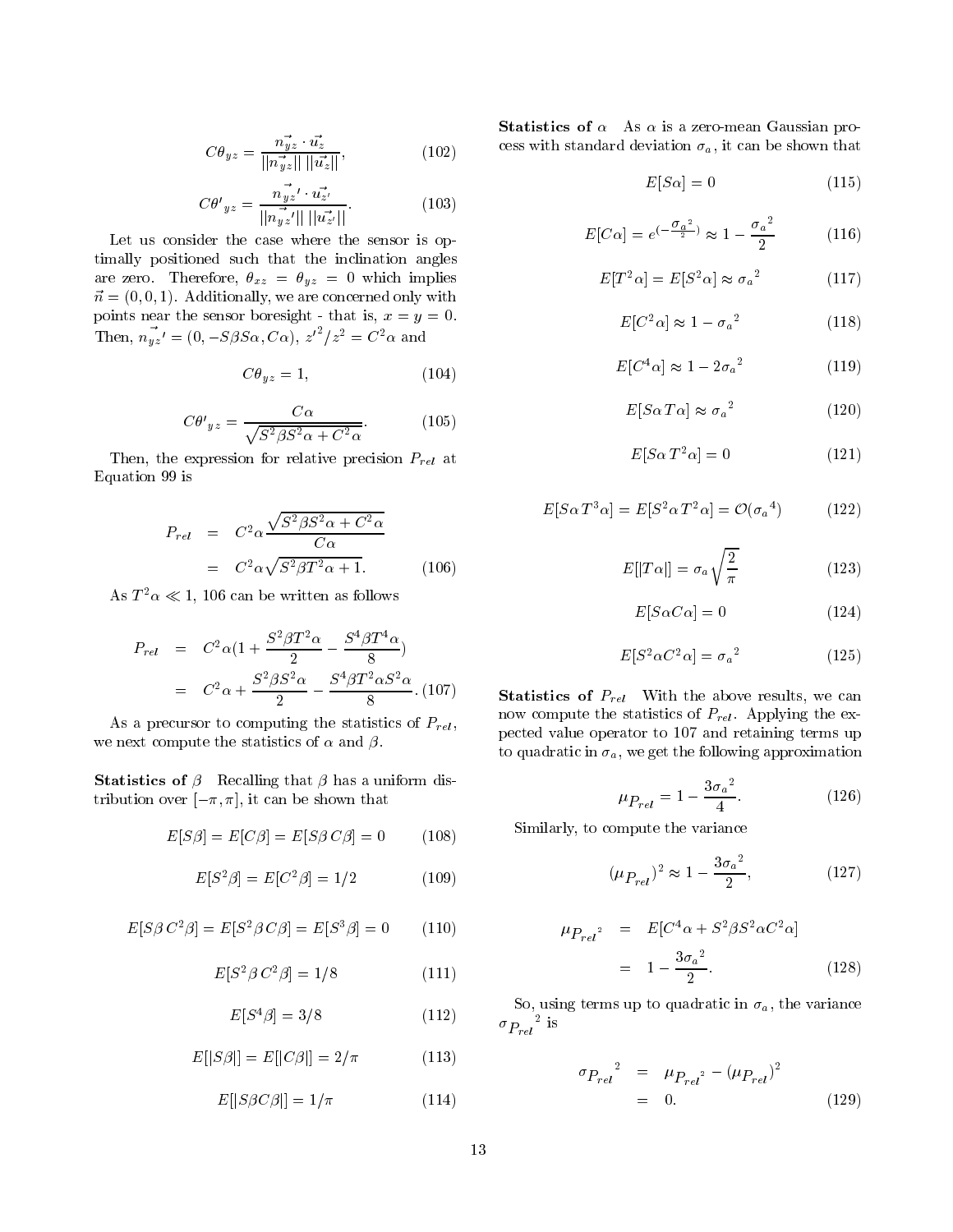Precision Impact Interpretation In summary, for the optimal viewing geometry (zero inclination angle and measurements near the sensor boresight),  $\mu_{P_{rel}}$  and  $\sigma_{P_{rel}}$  are as follows. Average precision is marginally improved while the variance is zero. The first effect results from the small but consistent range reduction with axis error, while the second is due to the symmetrical viewing geometry under these conditions.

$$
\mu_{P_{rel}} = 1 - \frac{3\sigma_a{}^2}{4},\tag{130}
$$

$$
\sigma_{P_{rel}}^2 = 0. \tag{131}
$$

#### 3.3.2Sampling Density Impact

Sampling Density Estimation Model This section considers the effect of the axis component of pose orientation error on sampling density estimation. From Equation 12, our model for relative sampling density  $D_{rel}$  is

$$
D_{rel} = \frac{C^2 \theta'_{xz} C^2 \theta'_{yz}}{C^2 \theta_{xz} C^2 \theta_{yz}} \frac{R_{xz}{}^2 C^2 \theta_{yz} + f_d{}^2 R_o{}^2 C^2 \theta_{xz}}{R'_{xz}{}^2 C^2 \theta'_{yz} + f_d{}^2 R_o{}^2 C^2 \theta'_{xz}}.
$$
\n(132)

For axis error angle  $\alpha$  at angle  $\beta$  to the xy-plane co-ordinate frame, we have the following geometric relationships:

$$
R_{xz}^2 = z^2 + x^2 = f_d^2 R_o^2 + x^2, \qquad (133)
$$

$$
{R'_x}_z^2 = {z'}^2 + {x'}^2, \t\t(134)
$$

$$
z' = -C\beta S\alpha \; x + S\beta S\alpha \; y + C\alpha \; z,\tag{135}
$$

$$
x' = (S^2 \beta V \alpha + C \alpha) x + S \beta C \alpha V \alpha y + C \beta S \alpha z.
$$
 (136)

With the sensor in the optimal scanning configuration,  $\theta_{xz} = \theta_{yz} = 0$  and  $x = y = 0$ . Then, as shown in the previous section

$$
x' = C\beta S \alpha f_d R_o, \qquad (137)
$$

$$
z' = C\alpha f_d R_o, \qquad (138)
$$

$$
R_{xz}{}^2 = f_d{}^2 R_o{}^2,\tag{139}
$$

$$
{R'_x}_2^2 = (C^2 \beta S^2 \alpha + C^2 \alpha) f_d^2 R_o^2, \qquad (140)
$$

$$
C\theta_{xz} = C\theta_{yz} = 1, \tag{141}
$$

$$
C\theta'_{xz} = \frac{C\alpha}{\sqrt{C^2 \beta S^2 \alpha + C^2 \alpha}},\tag{142}
$$

$$
C\theta'_{yz} = \frac{C\alpha}{\sqrt{S^2 \beta S^2 \alpha + C^2 \alpha}}.
$$
 (143)

Using the above relationships,  $D_{rel}$  simplifies to

$$
D_{rel} = \frac{2C^2 \alpha}{(C^2 \beta S^2 \alpha + C^2 \alpha)^2 + (S^2 \beta S^2 \alpha + C^2 \alpha)}
$$
  
= 
$$
\frac{2}{1 + C^2 \alpha + S^2 \beta T^2 \alpha + C^4 \beta S^2 \alpha T^2 \alpha + 2C^2 \beta S^2 \alpha}.
$$
(144)

The equation for  $D_{rel}$  at 144 can be expressed in a Maclaurin series expansion in terms of  $\alpha$  about  $\alpha = 0$ . Retaining only terms up to quadratic as usual,  $D_{rel}$ becomes

$$
D_{rel} = 1 + \frac{(1 - 2C^2 \beta - S^2 \beta)\alpha^2}{2}.
$$
 (145)

Hence

$$
\mu_{D_{rel}} = 1 - \frac{{\sigma_a}^2}{4}.
$$
\n(146)

Then

$$
(\mu_{D_{rel}})^2 \approx 1 - \frac{{\sigma_a}^2}{2}.
$$
 (147)

Similarly, a Maclaurin series expansion of  $D_{rel}^$ gives

$$
D_{rel}^2 = 1 + (1 - 2C^2 \beta - S^2 \beta) \alpha^2 \tag{148}
$$

from which

$$
E[D_{rel}^2] = 1 - \frac{{\sigma_a}^2}{2} \tag{149}
$$

so that

$$
\sigma_{D_{rel}}^2 = E[D_{rel}^2 - (\mu_{D_{rel}})^2 = 0. \tag{150}
$$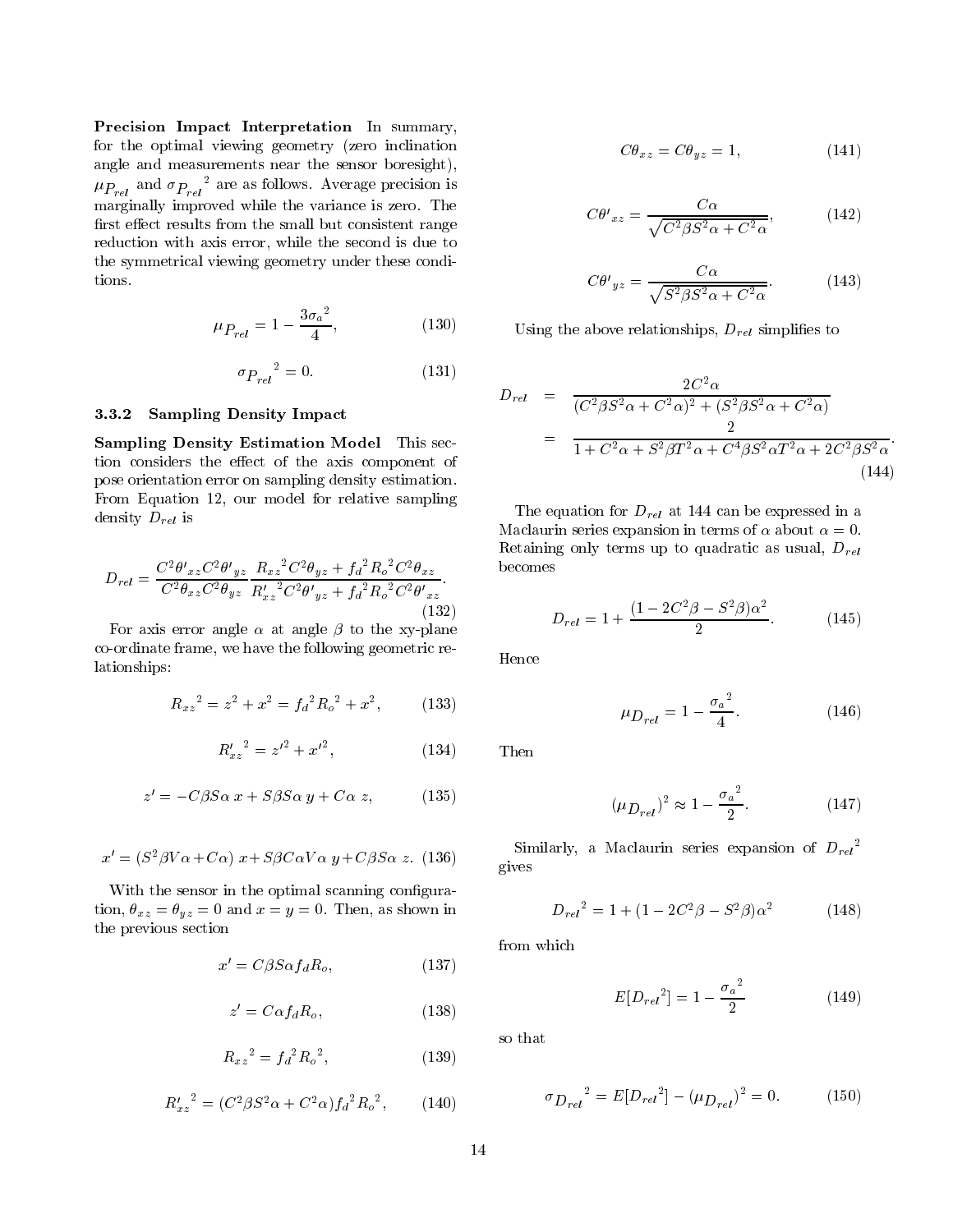

Figure 7: Field of View Erosion with Axis Error

Sampling Density Impact Interpretation In summary, for the optimal viewing geometry (zero inclination angle and measurements near the sensor boresignt),  $\mu_{D_{rel}}$  and  $\sigma_{D_{rel}}$  are as follows:

$$
\mu_{D_{rel}} = 1 - \frac{{\sigma_a}^2}{4},\tag{151}
$$

$$
\sigma_{D_{rel}}^2 = 0. \tag{152}
$$

Average sampling density is marginally reduced while the variance is zero. In the first case, benefits from the small but consistent range reduction are overpowered by the fact that all measurements under pose axis error at made slightly off boresight. As was the case for measurement precision, the variance of the sampling density is again zero due to the symmetrical viewing geometry under these conditions.

#### 3.3.3Visibility Impact

The visibility impact of sensor axis orientation error will depend on object shape, optical baseline length, sensor-ob ject relative pose and the magnitude of the orientation error. Axis orientation error  $\sigma_a$  has the effect of causing a wobble in the position of the optical transmitter and receiver. The degree of wobble is determined by the orientation error, the length of the optical baseline and the position of the scan along the y-axis. Effects are similar to those generated by pose position error. Visibility impacts will generally be low at small axis orientation error  $\sigma_a$ .

#### 3.3.4Frustum Occupancy Impact

Field of View Erosion As illustrated in Figure 7, axis orientation error about the sensor boresight changes the sensor aiming point and thus potentially has a large impact on actual versus planned coverage.

At the specified stand-off range of  $f_dR_o$ , the pro jection of the sensor boresight on the frustum

cross-section is off-set by an amount  $(d_x, d_y)$  =  $(f_d R_o T \alpha C \beta, f_d R_o T \alpha S \beta)$ . Recall that we model axis error with two components,  $\alpha$  and  $\beta$ . The off-boresight angle error  $\alpha$  is modeled as a zero-mean Gaussian process with standard deviation  $\sigma_a$  while the angular location around the boresight  $\beta$  has a uniform distribution over  $[-\pi, \pi]$ . Then, the targeted sensor footprint is reduced to the following, where the scan length has again been optimally configured:

$$
TF' = (2f_d R_o T \Phi_2 - |d_x|)(f_d R_o \Phi_x - |d_y|). \tag{153}
$$

Then, the relative targeted footprint is

$$
TF_{rel} = \frac{(2f_dR_oT\Phi_2 - f_dR_o|T\alpha C\beta|)}{2f_dR_oT\Phi_2}
$$

$$
= \frac{(f_dR_o\Phi_x - f_dR_o|T\alpha S\beta|)}{f_dR_o\Phi_x}
$$

$$
= 1 - a|T\alpha C\beta| - b|T\alpha S\beta|
$$

$$
+ cT^2\alpha|C\beta S\beta| \qquad (154)
$$

where  $a = 1/2T\Phi_2$ ,  $b = 1/\Phi_x$  and  $c = 1/2T\Phi_2\Phi_x$ . Then the average relative targeted footprint is

$$
\mu_{TF_{rel}} = 1 - \sigma_a (a+b) \frac{2}{\pi} \sqrt{\frac{2}{\pi}}
$$

$$
+ c \frac{\sigma_a^2}{\pi}.
$$
 (155)

To compute the variance, we have

$$
(\mu_{TF_{rel}})^2 \approx 1 - \sigma_a (a+b) \frac{4}{\pi} \sqrt{\frac{2}{\pi}}
$$

$$
+ 2c \frac{\sigma_a^2}{\pi} + \sigma_a^2 (a+b)^2 \frac{8}{\pi^3}, (156)
$$

$$
E[TF_{rel}^2] = 1 - \sigma_a (a+b) \frac{4}{\pi} \sqrt{\frac{2}{\pi}} + 2c \frac{{\sigma_a}^2}{\pi} + 2a b \frac{{\sigma_a}^2}{\pi} + \frac{{\sigma_a}^2 (a^2 + b^2)}{2}.
$$
 (157)

Thus

$$
\sigma_{TF_{rel}}^2 = \frac{\sigma_a^2}{2\pi^3} [(a^2 + b^2)(\pi^3 - 16) + 4ab(\pi^2 - 8)].
$$
\n(158)

In summary, the relative impact of the axis component of pose orientation error on field of view erosion is approximately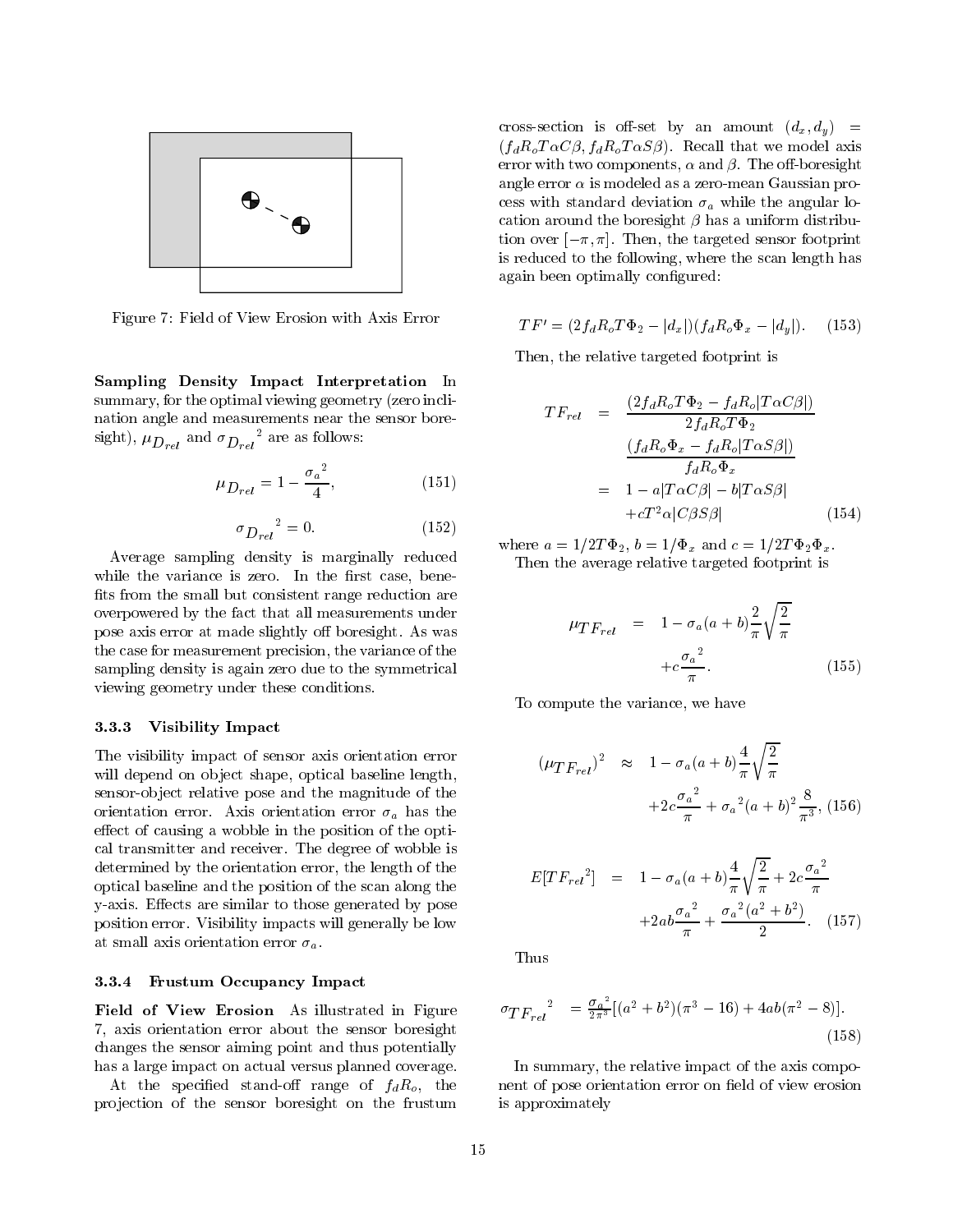$$
\mu_{TF_{rel}} = 1 - \frac{(\Phi_x + 2T\Phi_2)}{\pi T \Phi_2 \Phi_x} \sqrt{\frac{2}{\pi}} \sigma_a
$$

$$
+ \frac{\sigma_a^2}{2\pi T \Phi_2 \Phi_x}, \qquad (159)
$$

$$
\sigma_{TF_{rel}}^2 = \frac{\sigma_a^2}{8\pi^3 T^2 \Phi_2 \Phi_x^2} [(4T^2 \Phi_2 + \Phi_x^2)(\pi^3 - 16) + 8T \Phi_2 \Phi_x (\pi^2 - 8)].
$$
\n(160)

The impact of the axis component of pose orientation error on viewpoint coverage calculated from Equations 159 and 160 is shown at Figure  $10(d)$  for a  $\lim_{x \to 0}$  sensor with  $\Psi_x = 30$  and the optimum scanning geometry. One- and two-sigma curves for relative targeted footprint are displayed bracketing the average value. We observe that there is a high level of frustum erosion with pose axis orientation error and, hence a serious impact on view planning.

Depth of Field Erosion Pose error produces frustum erosion whenever  $\delta_z > (f_d-1)R_o$ . Unlike the case of pose position error which results in catastrophic frustum erosion of an entire scan, frustum erosion under axis error is a slowly occurring phenomena, starting at the far edges of the frustum cross-section and gradually moving inward with increasing error.

It is easily shown that depth of field erosion from axis error will begin to occur in the yz-plane when

$$
S\alpha > \frac{f_d - 1}{f_d \Phi_2} \tag{161}
$$

and in the xz-plane when

$$
S\alpha > \frac{f_d - 1}{\Phi_2}.\tag{162}
$$

For small  $\alpha$ ,  $S\alpha \approx \alpha$ . Thus, using the most conservative test from 161 and 162, depth of field erosion will begin to occur for

$$
\alpha > \frac{f_d - 1}{f_d \Phi_2}.\tag{163}
$$

Therefore, the statistic of interest is the probability  $P[\alpha > (f_d - 1)/(f_d\Phi_2)].$  Then,

$$
P[\alpha > \frac{(f_d - 1)}{f_d \Phi_2}] = 1 - \Phi[\frac{(f_d - 1)}{f_d \Phi_2 \sigma_a}].
$$
 (164)

The probability of depth of field erosion with pose axis error is shown at Figure 8, plotted on a normalized logarithmic scale. These curves can be compared with



Figure 8: Axis Error Impact on Depth of Field

depth of field erosion with pose position error shown at Figure 10(b). Recall, however, that frustum depth of field erosion under axis error is gradual, whereas it is abrupt and catastrophic with position error. In summary, pose axis error results in only minor frustum depth of field erosion under most practical system configurations.

### 3.4.1 Measurement Precision Impact

Precision Estimation Model This section considers the effect of the twist component of pose orientation error on measurement precision estimation - that is, rotation error about the sensor boresight. Twist angle error  $\alpha$  about the sensor z-axis is modeled as a zero-mean Gaussian process with standard deviation  $\sigma_t$ . The corresponding rotation matrix  $R_{z,\alpha}$  is

$$
R_{z,\alpha} = \begin{pmatrix} C\alpha & -S\alpha & 0 \\ S\alpha & C\alpha & 0 \\ 0 & 0 & 1 \end{pmatrix}
$$
 (165)

Range remains constant  $z = z = f_dR_o$ , so the relative measurement precision  $P_{rel}$  is

$$
P_{rel} = \frac{\hat{\sigma}_{z'}}{\hat{\sigma}_z} = \frac{\cos \theta_{yz}}{\cos \theta'_{yz}}.
$$
 (166)

Inclination angle  $\theta_{yz}$  is the angle between the projection of the surface normal  $\vec{n}$  in camera space on the y-z plane  $n_{yz}^{\rightarrow} = (0, n_y, n_z)$  and the camera boresight axis  $\vec{u}_z = (0, 0, 1)$ . Similarly, inclination angle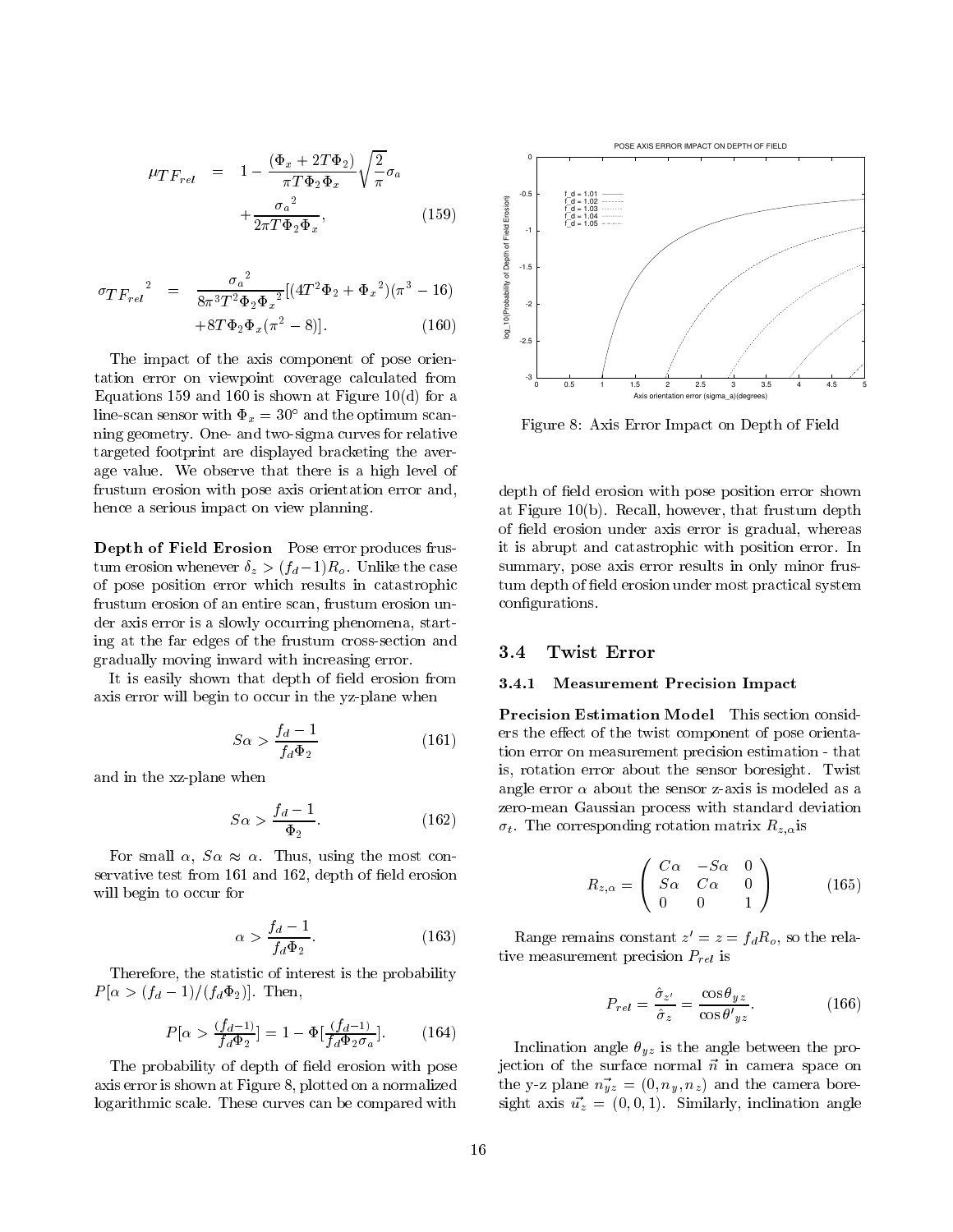$\sigma$   $_{uz}$  is the angle between the perturbed surface nor- $\lim_{u \to u} n_{yz} = (0, n_y, n_z) = (0, S\alpha n_x + C\alpha n_y, n_z)$  in camera space and  $u_{z'} = (0, 0, 1)$ . Then,

$$
C\theta_{yz} = \frac{n_{yz}^2 \cdot u_z^2}{||n_{yz}^2|| \, ||u_z^*||} = \frac{n_z}{\sqrt{n_y^2 + n_z^2}},\qquad(167)
$$

$$
C\theta'_{yz} = \frac{n_{yz}^2 \cdot u_{z'}^2}{||n_{yz}^2|| \, ||u_{z'}^2||} = \frac{n_z}{\sqrt{(S\alpha n_x + C\alpha n_y)^2 + n_z^2}}.
$$
\n(168)

Consequently, as  $n_x/n_z = T \theta_{xz}$  and  $n_y/n_z = T \theta_{yz}$ 

$$
\frac{\cos \theta_{yz}}{\cos \theta'_{yz}} = \sqrt{\frac{(S\alpha n_x + C\alpha n_y)^2 + n_z^2}{n_y^2 + n_z^2}}
$$

$$
= \sqrt{\frac{(S\alpha T\theta_{xz} + C\alpha T\theta_{yz})^2 + 1}{T^2\theta_{yz} + 1}}
$$

$$
= C\theta_{yz}\sqrt{1 + (S\alpha T\theta_{xz} + C\alpha T\theta_{yz})^2}.
$$
(169)

Then, the relative measurement precision  $P_{rel}$  is

$$
P_{rel} = C\theta_{yz}\sqrt{1 + (S\alpha T\theta_{xz} + C\alpha T\theta_{yz})^2}.
$$
 (170)

**Statistics of**  $P_{rel}$  Equation 170 can be rewritten as follows, where  $a = (\partial \alpha I \sigma_{xz} + \partial \alpha I \sigma_{yz})$ :

$$
P_{rel} = C\theta_{yz}\sqrt{1+a}.\tag{171}
$$

--- - *- - -* provided and the con- $\sim$   $\sim$   $\sim$   $\sim$   $\sim$   $\sim$ provide a state of the state of the state of the state of the state of the state of the state of the state of the state of the state of the state of the state of the state of the state of the state of the state of the stat 3 in the range of  $\sim$ terest and  $\alpha \ll 1$ , 171 can be approximated as

$$
P_{rel} = C\theta_{yz}[1 + \frac{a}{2} - \frac{a^2}{8} + \frac{a^3}{16} - \frac{5a^4}{128} + \mathcal{O}(a^5)].
$$
 (172)

Therefore, using Equations [115-125] and taking terms up to quadratic in  $\sigma_t$ , we get the following:

$$
E[a] = E[S^2 \alpha T^2 \theta_{xz} + C^2 \alpha T^2 \theta_{yz}
$$
  
+2S\alpha C\alpha T\theta\_{xz}T\theta\_{yz}]  
= \sigma\_t^2 T^2 \theta\_{xz} + (1 - \sigma\_t^2)T^2 \theta\_{yz}, (173)

$$
E[a^2] = 6\sigma_t^2 T^2 \theta_{xz} T^2 \theta_{yz} + (1 - 2\sigma_t^2) T^4 \theta_{yz}, \quad (174)
$$

$$
E[a^{3}] = 15\sigma_{t}^{2}T^{2}\theta_{xz}T^{4}\theta_{yz} + (1 - 3\sigma_{t}^{2})T^{6}\theta_{yz}, \quad (175)
$$

$$
E[a4] = 28\sigma_t^2 T^2 \theta_{xz} T^6 \theta_{yz} + (1 - 4\sigma_t^2) T^8 \theta_{yz}.
$$
 (176)   
Collecting terms, we get

Collecting terms, we get

$$
\mu_{P_{rel}} = C\theta_{yz}[s_1 - \frac{\sigma_t^2 T^2 \theta_{yz}}{2} s_2 + \frac{\sigma_t^2 T^2 \theta_{xz}}{2} s_3]
$$
\n(177)

where

$$
s_1 = 1 + \frac{1}{2}T^2 - \frac{1}{8}T^4 + \frac{1}{16}T^6 - \frac{5}{128}T^8 + \cdots, \quad (178)
$$

$$
s_2 = 1 - \frac{1}{2}T^2 + \frac{3}{8}T^4 - \frac{5}{16}T^6 + \frac{35}{128}T^8 + \cdots, \quad (179)
$$

$$
s_3 = 1 - \frac{3}{2}T^2 + \frac{15}{8}T^4 - \frac{35}{16}T^6 + \frac{315}{128}T^8 + \cdots (180)
$$

and  $T = T\theta_{yz}$ . Closed form solutions exist for these infinite series, as follows:

$$
s_1 = [1 + T^2]^{1/2} = \frac{1}{C\theta_{yz}},\tag{181}
$$

$$
s_2 = [1 + T^2]^{-1/2} = C\theta_{yz},\tag{182}
$$

$$
s_3 = [1 + T^2]^{-3/2} = C^3 \theta_{yz}.
$$
 (183)

So the average relative precision is

$$
\mu_{P_{rel}} = 1 + \frac{{\sigma_t}^2}{2} [T^2 \theta_{xz} C^4 \theta_{yz} - S^2 \theta_{yz}].
$$
 (184)

To calculate the variance, we compute

$$
E[P_{rel}^2] = E[C^2 \theta_{yz} (1+a)]
$$
  
= 1 +  $\sigma_t^2 T^2 \theta_{xz} C^2 \theta_{yz}$  –  

$$
\sigma_t^2 S^2 \theta_{yz}
$$
 (185)

$$
\mu_{P_{rel}}^2 \approx 1 + \sigma_t^2 T^2 \theta_{xz} C^4 \theta_{yz} - \sigma_t^2 S^2 \theta_{yz}
$$
 (186)

from which the variance of  $P_{rel}$  is

$$
\sigma_{P_{rel}}^2 = \sigma_t^2 T^2 \theta_{xz} S^2 \theta_{yz} C^2 \theta_{yz}
$$
 (187)

and the standard deviation is

$$
\sigma_{P_{rel}} = \sigma_t T \theta_{xz} S \theta_{yz} C \theta_{yz}.
$$
 (188)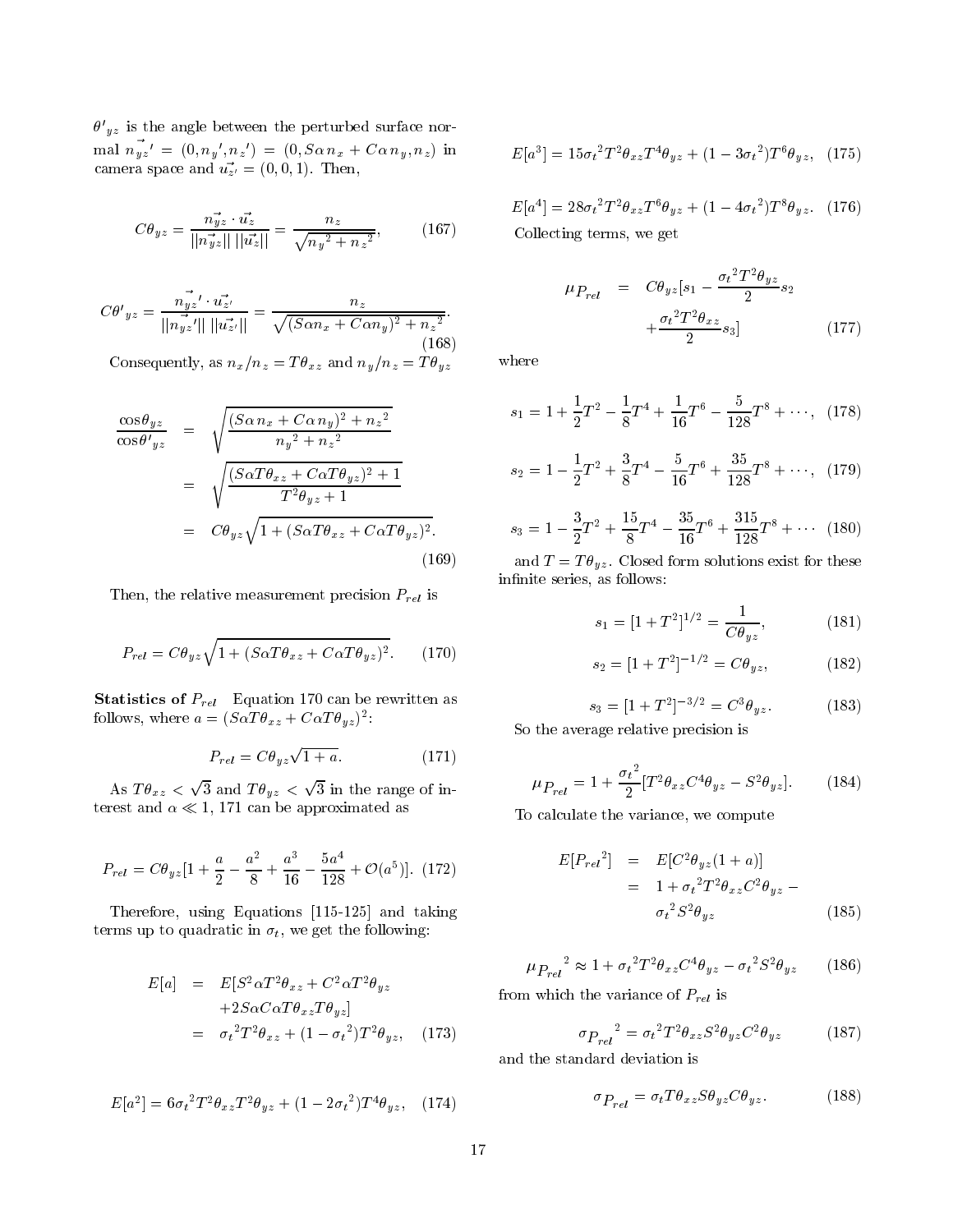Precision Impact Interpretation Considering the behavior of relative precision  $P_{rel}$  for optimal scanning geometry of  $\theta_{xz} = \theta_{yz} = 0$ , we note from Equations 184 and 187 that its average is unchanged and variance is zero. These statistics result from the symmetrical viewing geometry under these special circumstances:

$$
P_{rel} \approx 1,\tag{189}
$$

$$
\sigma_{P_{rel}} \approx 0. \tag{190}
$$

Even with non-optimal scanning geometry, it is evident that the effect of twist orientation error on precision estimation is marginal.

#### 3.4.2Sampling Density Impact

sampling Density Estimation Model This second Density and Density and Density and Density and Density and Density tion considers the effect of the twist component of pose orientation error on sampling density estimation. From Equation 12, our model for relative sampling density  $D_{rel}$  is

$$
D_{rel} = \frac{C^2 \theta'_{xz} C^2 \theta'_{yz}}{C^2 \theta_{xz} C^2 \theta_{yz}} \frac{R_{xz}{}^2 C^2 \theta_{yz} + f_d{}^2 R_o{}^2 C^2 \theta_{xz}}{R'_{xz}{}^2 C^2 \theta'_{yz} + f_d{}^2 R_o{}^2 C^2 \theta'_{xz}}.
$$
\n(191)

For rotation error angle  $\alpha$  about the boresight, we have the following geometric relationships

$$
R_{xz}^2 = z^2 + x^2 = f_d^2 R_o^2 + x^2, \qquad (192)
$$

$$
{R'_{xz}}^2 = {z'}^2 + {x'}^2, \t\t(193)
$$

$$
z' = z = f_d R_o, \t\t(194)
$$

$$
x' = C\alpha \ x - S\alpha \ y,\tag{195}
$$

$$
C^2 \theta_{xz} = \frac{n_z^2}{n_x^2 + n_z^2},\tag{196}
$$

$$
C^2 \theta_{yz} = \frac{n_z^2}{n_y^2 + n_z^2},\tag{197}
$$

$$
C^2 \theta'_{xz} = \frac{n_z^2}{(C\alpha n_x - S\alpha n_y)^2 + n_z^2},
$$
 (198)

$$
C^2 \theta'_{yz} = \frac{n_z^2}{(S\alpha n_x + C\alpha n_y)^2 + n_z^2}.
$$
 (199)

From the above, 191 reduces to

$$
D_{rel} = \frac{(1+x_r^2)(1+T^2\theta_{xz}) + (1+T^2\theta_{yz})}{(1+t^2)(1+t^2^2) + (1+t^2^2)}
$$
  
=  $\frac{N}{D}$  (200)

where  $x_r = x/f_dR_o = \tan \phi_{xz}, y_r = y/f_dR_o, t1$  $C\alpha x_r - S\alpha y_r$ ,  $t2 = C\alpha T\theta_{xz} - S\alpha T\theta_{yz}$ , and  $t3 =$  $S\alpha T\theta_{xz} + C\alpha T\theta_{yz}$ .

The numerator of 200 reduces to

$$
N = \frac{(1+x_r^2)C^2\theta_{yz} + C^2\theta_{xz}}{C^2\theta_{xz}C^2\theta_{yz}}
$$

$$
= \frac{C^2\theta_{yz} + C^2\phi_{xz}C^2\theta_{yz}}{C^2\theta_{yz}C^2\phi_{xz}C^2\theta_{yz}}.
$$
(201)

As |t1|,  $|t2|$  and  $|t3|$  are all  $\lt 1$  over the range of interest, the denominator can be written as  $D = 2(1 +$ t) where  $t = (t_1^2 + t_2^2 + t_3^2 + t_1^2 t_2^2)/2$ . Then, the relative sampling density  $D_{rel}$  is

$$
D_{rel} = \frac{N}{2(1+t)}\tag{202}
$$

which can be further written as

$$
D_{rel} = \frac{N}{2}(1 - t + \mathcal{O}(t^2)).
$$
 (203)

Statistics of Drel Considering only terms up to quadratic in the key variables, the average relative  $\mathbf{r}$  is approximately density  $\mathbf{r}$ 

$$
\mu_{D_{rel}} = E[\frac{N}{2}(1-t)] \tag{204}
$$

where

$$
E[t] = \frac{1}{2} \{ E[t1^2] + E[t2^2] + E[t3^2] + E[t1^2]E[t2^2] \},
$$
\n(205)

$$
E[t12] = E[C2 \alpha xr2 + S2 \alpha yr2 - 2S\alpha C\alpha xryr]
$$
  
= (1 -  $\sigma_t^2$ ) $x_r^2 + \sigma_t^2 y_r^2$ , (206)

$$
E[t22] = E[C2 \alpha T2 \theta_{xz} + S2 \alpha T2 \theta_{yz}-2S\alpha C \alpha T \theta_{xz} T \theta_{yz}]
$$
  
=  $(1 - \sigma_t^2)T^2 \theta_{xz} + \sigma_t^2 T^2 \theta_{yz},$  (207)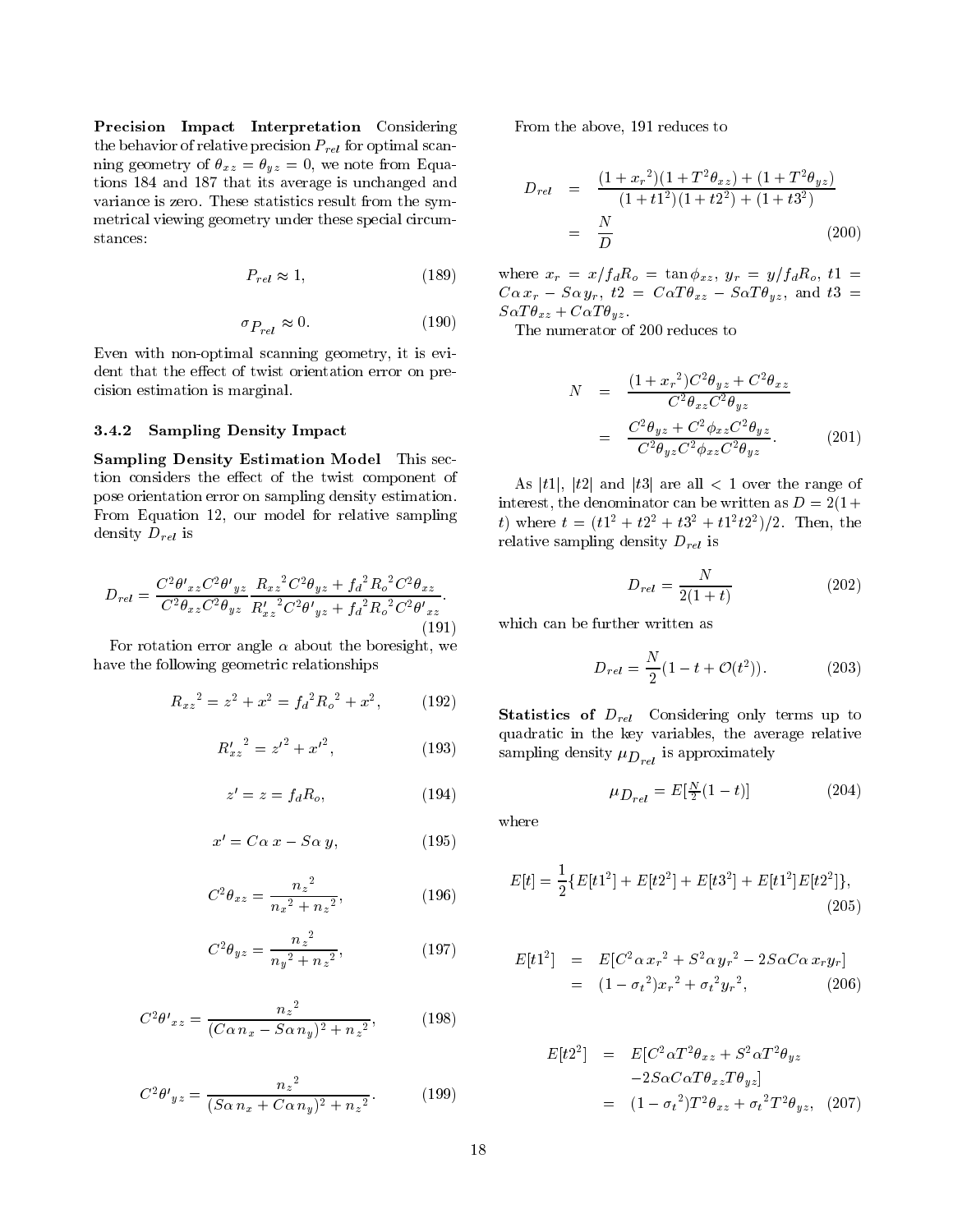$$
E[t32] = E[S2 \alpha T2 \theta_{xz} + C2 \alpha T2 \theta_{yz}+2S \alpha C \alpha T \theta_{xz} T \theta_{yz}]
$$
  
=  $\sigma_t^2 T^2 \theta_{xz} + (1 - \sigma_t^2) T^2 \theta_{yz},$  (208)

$$
E[t12t22] = E[(C2\alpha xr2 + S2\alpha yr2 - 2S\alpha C\alpha xryr)
$$
  
\n(C<sup>2</sup>\alpha T<sup>2</sup>θ<sub>xz</sub> + S<sup>2</sup>\alpha T<sup>2</sup>θ<sub>yz</sub>  
\n-2S\alpha C\alpha Tθ<sub>xz</sub>Tθ<sub>yz</sub>)]  
\n= (1 - 2σ<sub>t</sub><sup>2</sup>)x<sub>r</sub><sup>2</sup>T<sup>2</sup>θ<sub>xz</sub> + σ<sub>t</sub><sup>2</sup>y<sub>r</sub><sup>2</sup>T<sup>2</sup>θ<sub>xz</sub>  
\n+σ<sub>t</sub><sup>2</sup>x<sub>r</sub><sup>2</sup>T<sup>2</sup>θ<sub>yz</sub> + 4σ<sub>t</sub><sup>2</sup>x<sub>r</sub>y<sub>r</sub>Tθ<sub>xz</sub>Tθ<sub>yz</sub>, (209)

$$
E[t] = \frac{1}{2} \{ x_r^2 (1 + T^2 \theta_{xz}) + T^2 \theta_{xz} + T^2 \theta_{yz} + \sigma_t^2 [-x_r^2 (1 + 2T^2 \theta_{xz}) + y_r^2 (1 + T^2 \theta_{xz}) + \sigma_t^2 T^2 \theta_{yz} + 4x_r y_r T \theta_{xz} T \theta_{yz}] \}.
$$
 (210)

Collecting terms, we get the following expression for the average relative sampling density  $\mu_{D_{rel}}$  where N is defined at 201:

$$
\mu_{D_{rel}} \approx \frac{N}{4} [2 - x_r^2 (1 + T^2 \theta_{xz}) - T^2 \theta_{xz} - T^2 \theta_{yz}] \n+ \frac{\sigma_t^2 N}{4} [x_r^2 (1 + 2T^2 \theta_{xz}) \n- y_r^2 (1 + T^2 \theta_{xz}) - x_r^2 T^2 \theta_{yz} \n- 4x_r y_r T \theta_{xz} T \theta_{yz}].
$$
\n(211)

For the variance, we have the following, considering terms to  $\mathcal{O}(t^2)$ 

$$
\mu_{D_{rel}} \approx \frac{N}{2} (1 - E[t] + E[t^2]), \tag{212}
$$

$$
\mu_{D_{rel}}^2 \approx \frac{N^2}{4} (1 - 2E[t] + (E[t])^2 + 2E[t^2]), \quad (213)
$$

$$
E[D_{rel}^2] = \frac{N^2}{4}(1 - 2E[t] + 3E[t^2]).
$$
 (214)

**T** herefore, the variance  $\sigma_{D_{rel}}$  is

$$
\sigma_{D_{rel}}^2 \approx \frac{N^2}{4} (E[t^2] - (E[t])^2)
$$
  
= 
$$
\frac{N^2 \sigma_t^2 x_r^2}{4} [y_r (1 + T^2 \theta_{xz}) + x_r T \theta_{xz} T \theta_{yz}]^2.
$$
 (215)

Hence, the standard deviation  $\sigma_{D_{rel}}$  is

$$
\sigma_{D_{rel}} \approx \frac{N\sigma_t x_r}{2} [y_r (1 + T^2 \theta_{xz})
$$

$$
+ x_r T \theta_{xz} T \theta_{yz})]. \tag{216}
$$

Sampling Density Impact Interpretation Considering the behavior of relative sampling density for optimal scanning geometry of  $\theta_{xz} = \theta_{yz} = 0$ , the coefncient in reduces to  $(1 + C\frac{\phi_{xz}}{\phi_{xz}})/C\frac{\phi_{xz}}{\phi_{xz}}$  and we obtain the following simplied expressions for the average and variance of  $D_{rel}$  from Equations 211 and 216:

$$
\mu_{D_{rel}} \approx \frac{N}{4} [2 - x_r^2] + \frac{\sigma_t^2 N}{4} [x_r^2 - y_r^2],
$$
 (217)

$$
\sigma_{D_{rel}} \approx \frac{N \sigma_t x_r y_r}{2}.
$$
\n(218)

Furthermore, for measurements near the sensor boresight  $(x_r \approx 0 \approx y_r)$ , then

$$
\mu_{D_{rel}} \approx 1,\tag{219}
$$

$$
\sigma_{D_{rel}} \approx 0. \tag{220}
$$

Even with non-optimal scanning geometry, it is evident that the effect of twist orientation error on sampling density estimation is marginal.

### 3.4.3 Visibility Impact

The visibility impact of sensor twist orientation error will depend on the object shape, sensor optical baseline, sensor-object relative pose and the magnitude of the orientation error. Visibility impacts will generally be low at small twist orientation error  $\sigma_t$ . However, occasionally even small orientation errors may be sufficient to push the visibility of surface elements near threshold into occlusion. Moderate to large twist orientation errors will result in signicant unplanned occlusions due to shadow effects arising from the nonzero optical baseline.

### 3.4.4 Frustum Occupancy Impact 2014

Field of View Erosion As illustrated in Figure 9, twist orientation error about the sensor boresight reduces the effective coverage. It is readily shown that coverage reduction  $\delta_{TF}$  is as follows, where W and L are the width and length of the frustum cross-section at the desired stand-off range: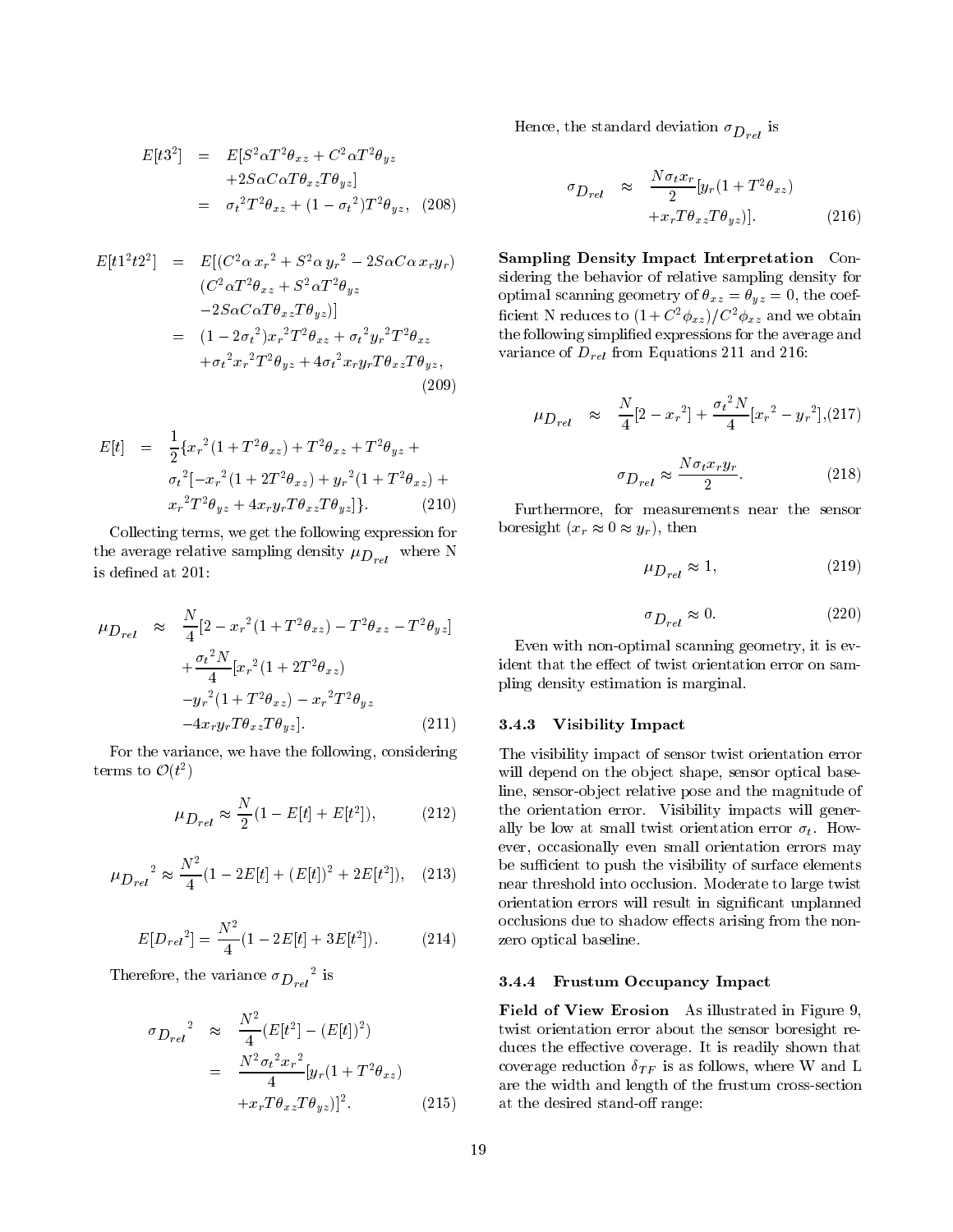

Figure 9: Field of View Erosion with Twist Error

$$
\delta_{TF} = \frac{1 - C\alpha}{2|S\alpha|C\alpha} [L^2 + W^2 - 2LW|S\alpha|]. \tag{221}
$$

As we are interested only in relatively small angle errors, the absolute value operator need only be applied to the  $S\alpha$  term. It is convenient to rewrite the foregoing as

$$
\delta_{TF} = \frac{LW(C\alpha - 1)}{C\alpha} + \frac{|S\alpha|(L^2 + W^2)}{2C\alpha(1 + C\alpha)}.\tag{222}
$$

For small  $\alpha$  and considering only terms up to quadratic, Equation 222 can be approximated by the following:

$$
\delta_{TF} \approx -\frac{LW\alpha^2}{2} + \frac{|\alpha|(L^2 + W^2)}{4}.
$$
 (223)

Consequently, the relative targeted footprint is

$$
TF_{rel} = \frac{LW - \delta_{TF}}{LW}
$$
  
= 
$$
1 - \frac{|\alpha|(L^2 + W^2)}{4LW} + \frac{\alpha^2}{2}.
$$
 (224)

As the frustum width at the optimum stand-o range is  $W = 2f_dR_oT\Phi_2$  and the scan length has been optimized to  $L = f_d R_o \Phi_x$ , 224 is

$$
TF_{rel} = 1 - a|\alpha| + \frac{\alpha^2}{2} \tag{225}
$$

where

$$
a = \frac{\Phi_x^2 + 4T^2 \Phi_2}{8\Phi_x T \Phi_2}.
$$
 (226)

Then, the average relative targeted footprint is

$$
\mu_{TF_{rel}} = 1 - a\sigma_t \sqrt{\frac{2}{\pi}} + \frac{{\sigma_t}^2}{2}.
$$
 (227)

Similarly,

$$
E[TF_{rel}^2] = 1 - 2a\sigma_t \sqrt{\frac{2}{\pi}} + (a^2 + 1)\sigma_t^2.
$$
 (228)

 $\mathcal{L}_{\text{rel}}$  is the variance  $\mathcal{L}_{\text{rel}}$  is

$$
\sigma_{TF_{rel}}^2 = E[TF_{rel}^2] - (\mu_{TF_{rel}})^2
$$
  
=  $a^2 \sigma_t^2 \frac{(\pi - 2)}{\pi}$ . (229)

In summary, the relative impact of the twist component of viewpoint orientation error on field of view erosion is approximately

$$
\mu_{TF_{rel}} = 1 - \frac{{\Phi_x}^2 + 4T^2{\Phi_2}}{8{\Phi_x}T{\Phi_2}}\sqrt{\frac{2}{\pi}}{\sigma_t} + \frac{{\sigma_t}^2}{2},\qquad(230)
$$

$$
\sigma_{TF_{rel}} = \frac{\Phi_x^2 + 4T^2 \Phi_2}{8\Phi_x T \Phi_2} \sqrt{\frac{\pi - 2}{\pi}} \sigma_t.
$$
 (231)

The impact of the twist component of pose orientation error on viewpoint coverage calculated from Equations 230 and 231 is shown at Figure 10(f) for a line-scan sensor with  $\Psi_x = 30$ . One-and twosigma curves for relative targeted footprint are displayed bracketing the average value. We observe that pose twist orientation error results in low frustum erosion and thus impacts view planning.

Depth of Field Erosion As twist orientation error does not change the sensor stand-off range, it does not erode the sensor depth of field.

## <sup>4</sup> Summary and Conclusions

### 4.1 Overview

Table 2 provides a qualitative overview of pose error effects on a single view. On a relative basis, effects are broadly categorized in the range: high (H), moderate (M), low (L) or nil. Analytical results in pose error variables up to second order effects are presented at Tables 3 and 4. Error effects with non-zero variance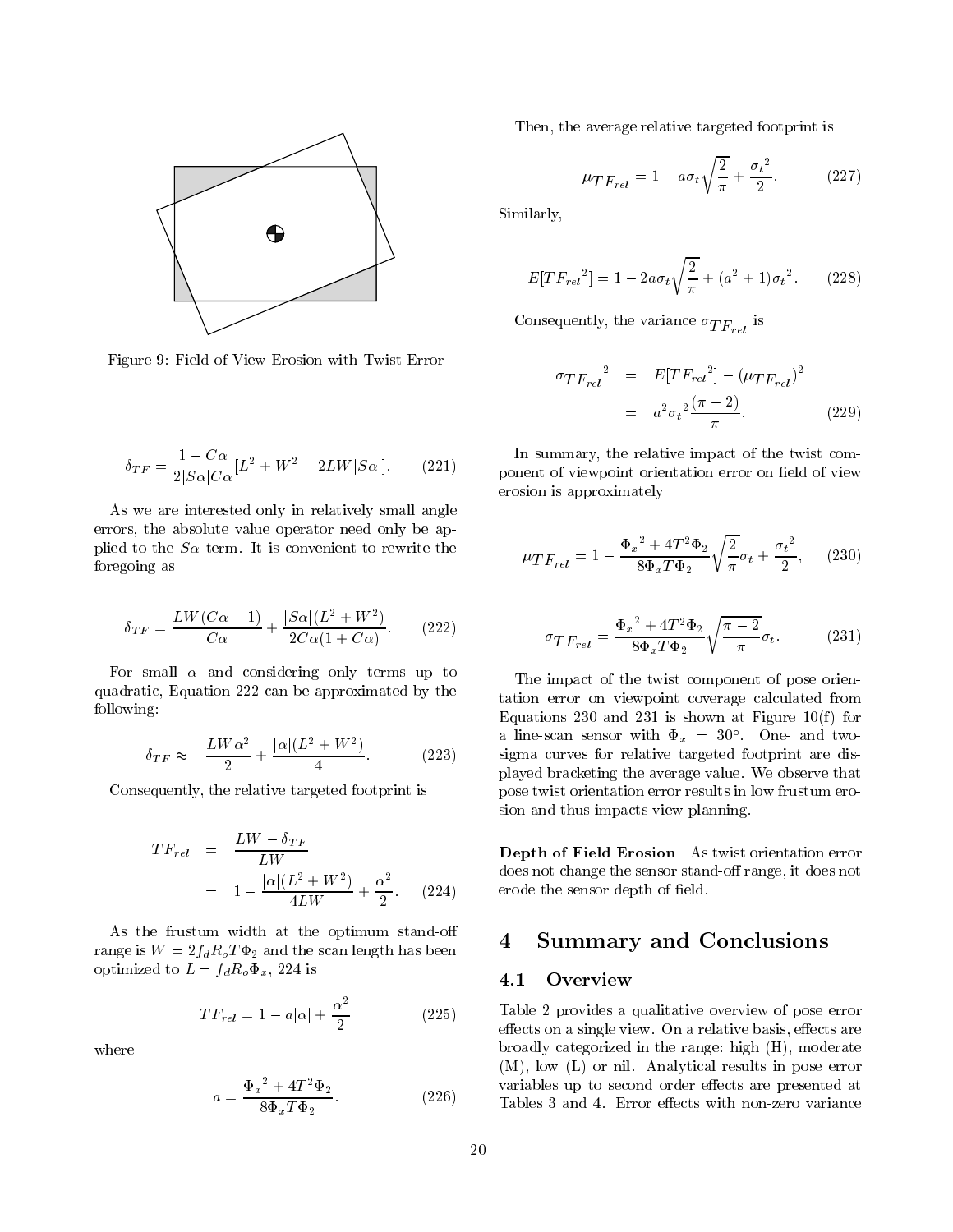|                       | Position | Axis | Twist |
|-----------------------|----------|------|-------|
| Measurement Precision | L-M      |      | nil   |
| Sampling Density      | L-M      |      | nil   |
| Visibility            |          |      |       |
| Frustum Occupancy     | M H      |      |       |

Table 2: Qualitative Pose Error Effects

are plotted at Figure 10, allowing a quantitative comparison. Table 6 summarizes key symbols and denitions.

The effects of pose position and pose orientation error are shown. The latter is broken down into sensor boresight axis error and rotation error about the sensor boresight (twist). In all cases, performance is relative to the error-free case.

Finally, note that the foregoing results are based on an optimized scanning configuration of a line-scan range camera, the conditions for which are summarized at Table 5. Results for non-optimized scanning configurations can be found in the appropriate subsections to Section 3.

## 4.2 Pose Error Model Suitability

This analysis has employed a simple, general purpose error model based on Gaussian statistics. The statistical behavior of real positioning systems is more complex and highly variable between system type and configuration. Pose error is also very difficult to characterize and quantify in practice. Furthermore, each type of pose error effect has been studied in isolation. Multiple types of pose error in combination will interact in a non-linear manner. Nevertheless, while its limitations are acknowledged, the pose error model employed here should form a suitable basis for understanding pose error effects and in selecting countermeasures to deal with them.

## 4.3 Measurement Performance

The effects of pose error on measurement performance (precision and sampling density) for a single viewpoint are summarized at Table 3. Average measurement performance is only slightly effected by second order effects which will be small in most practical cases.

In the case of position error, average relative measurement precision is slightly degraded due to the quadratic variation of sensor precision with range. On the other hand, average relative sampling density is slightly improved as the improvement at shorter ranges slightly outweighs degradation at longer ranges. However, the important statistic is measurement variance which is low to moderate. Unless taken into account, pose position error will degrade view planning performance.

For axis orientation error, average relative measurement precision is marginally improved as range to the target is reduced. Average relative sampling density is slightly degraded by off-boresight and inclination angle effects. Measurement variance is zero as a result of symmetry. Thus, the net effect of axis orientation error on measurement performance is low.

For twist orientation error, both average relative measurement precision and average relative sampling density are unchanged and the measurement variance is zero due to symmetry. Considered in isolation, twist orientation error has negligible effect on measurement performance. However, note comments under visibility.

#### 4.4 **Visibility**

Visibility or occlusion effects depend on several variables, only a few of which are restricted to the sensor or positioning system. The most important sensor parameter is the length of the optical baseline. Fixed for any given sensor, this parameter directly influences measurement performance, shadow effects and the ability to observe the interior of cavities. It is important to select a range camera with an optical baseline appropriate to the modeling task.

Two other major factors impacting visibility are object shape and relative sensor-object pose. The former cannot be altered and varies from task to task. Selecting appropriate sensor poses is the essence of view planning.

Once a pose has been generated, selected and included in the next-best-view list, pose error induced by the positioning system will in
uence actual visibility. In the case of pose position error, the visibility impact will be low to nil. The exception could be the case of surface regions being viewed at incidence angles near threshold or close to occlusion. This effect can be reduced by using conservative visibility tests in measurability calculations.

Axis orientation error has the effect of causing a wobble in the position of the optical transmitter and receiver. The degree of wobble is determined by the orientation error, the length of the optical baseline and the position of the scan along the y-axis. Effects are similar to those generated by pose position error. Visibility impacts will generally be low for small axis orientation error.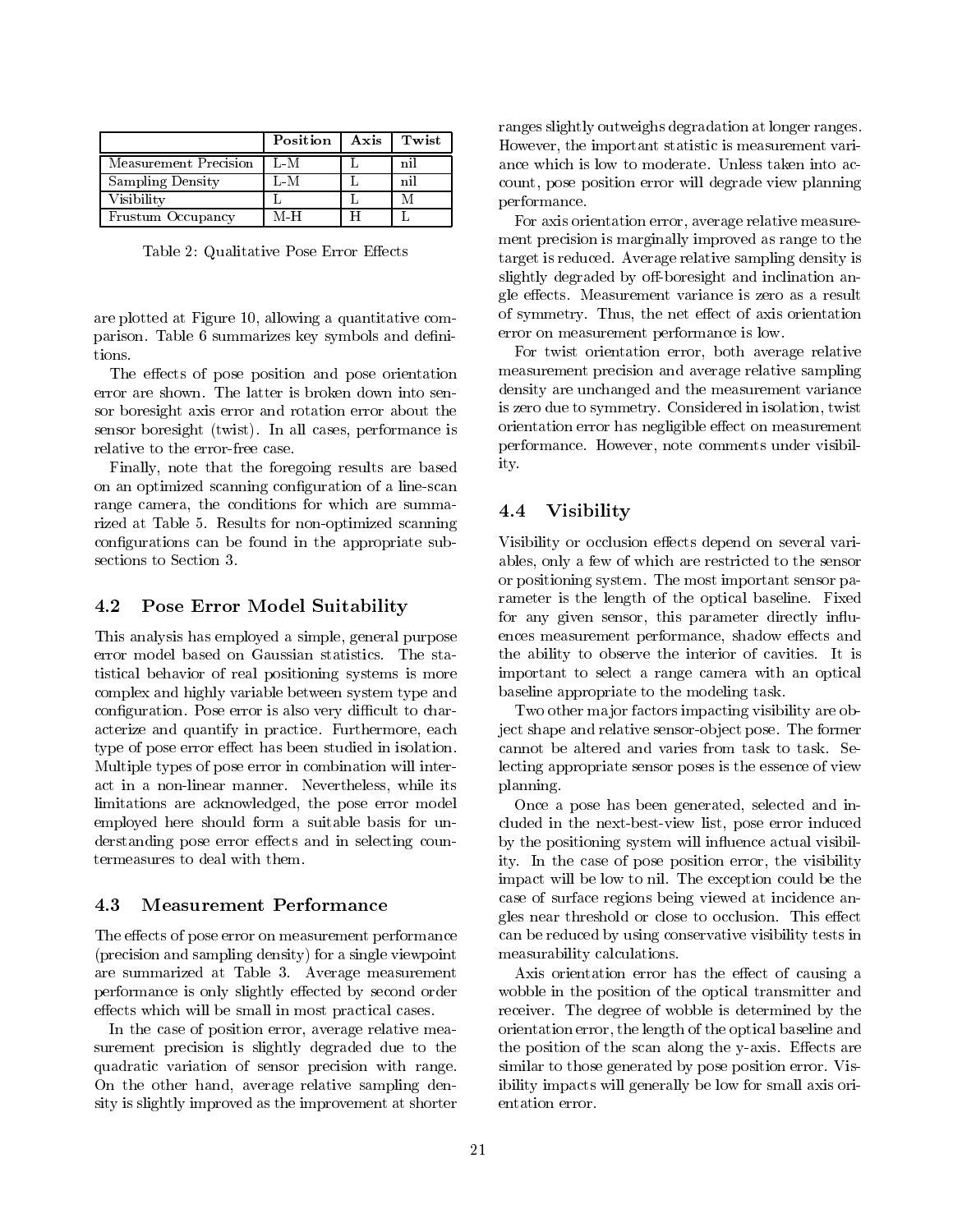On the other hand, twist orientation error has the potential to signicantly degrade the reliability of visibility predictions as it results in leveraged movement of the laser source and optical detector in a plane tangential to the targeted ob ject region. Very small twist errors will have a minor impact in most imaging situations. However, moderate twist error can introduce significant occlusion problems with convoluted object shapes. This is also the reason why optimizing the twist component of pose is so important during generation of candidate viewpoints.

#### 4.5Sensor Coverage

The third component of pose error is its effect on sensor coverage. This is particularly problematic as the whole point of view planning is to generate an optimal set of NBVs with specific coverage and measurability. If actual viewpoint coverage is signicantly altered, the entire view planning process is undermined and

Pose error erodes the reliable coverage zone i.e. the field of view and depth of view. The effects of pose error on field of view erosion for a single viewpoint are summarized at Table 4. Recall that  $\Phi_x$  is the sensor field of view in the x-z plane and  $\Phi_2 = \Phi_x/2$ . Field of view erosion effects are shown at Figure  $10(e), (d)$ and (f) for pose position, axis and twist error, respectively. From these curves, we observe that all three error components have a non-negligible impact on sensor coverage. We can characterize the effects as low for twist error, high for axis error and moderate-to-high for position error. As expected, axis error is particularly troublesome as the abbe effect amplifies coverage perturbations with standoff range.

Some depth-of-field erosion occurs with pose position error. This is easily dealt with by a careful choice of the stand-off distance factor  $f_d$ . Depth-of-field erosion is negligible for pose orientation error.

### 4.6Multiple Views

While the focus of this paper is on the effect of pose error on a single view, it is appropriate to briefly address the ramications of pose error on view plans consisting of multiple views.

In most practical imaging situations, multiple view plans involve a great deal of redundant coverage for a variety of reasons:

• Shape-driven image overlap - The more complex the geometry, the greater the number of views required to capture the shape. This naturally leads

to considerable image overlap around regions of high shape complexity.

- Image-based registration overlap Pose uncertainty sufficiently large to require image-based registration inherently requires image overlap and therefore builds in redundancy.
- Non-optimal set covering algorithms The set covering problem is known to be NP-complete [16]. Thus, any practical set covering algorithm is sub-optimal, resulting in a view plan longer than the theoretical lower bound. Longer view plans equate to redundancy. Ironically, efficient view plans are more vulnerable to pose error effects.
- Coverage gain from pose error This analysis has focussed on coverage loss due to pose error with a single view. However, where there is loss, there is gain. With multiple views, some coverage gain may partially off-set coverage losses.

The advantage of the redundancy phenomena is that it can mask most effects of low levels of pose error in some cases. The phenomena is not amenable to easy analytical treatment due to the large role played by ob ject shape and the fact that NBV sets are typically small, such that composite coverage statistics are not well behaved. Initial experimental results with multiple view sets show partial-to-complete masking of pose error effects at low pose error levels, followed by a rapid decrease in average coverage and rapid increase in coverage variance as pose error further deteriorates.

The hidden problem with redundancy is that coverage results can be quite unpredictable. As the penalty for coverage failure is typically high for object reconstruction tasks", the coverage unpredictability of pose error on multiple view sets can be unacceptable.

#### 4.7Pose Error Countermeasures

A variety of countermeasures are available to deal with positioning system error. The quantitative analysis of this paper may assist in setting key parameters.

• Avoid the problem - Pose error effects are sufficiently deleterious that they are best avoided by using the highest quality positioning system affordable. A CMM or other high accuracy positioning system avoids many problems.

the imaging team may have left the site or the object may no longer be readily available by the time coverage gaps or measurability deciencies are discovered.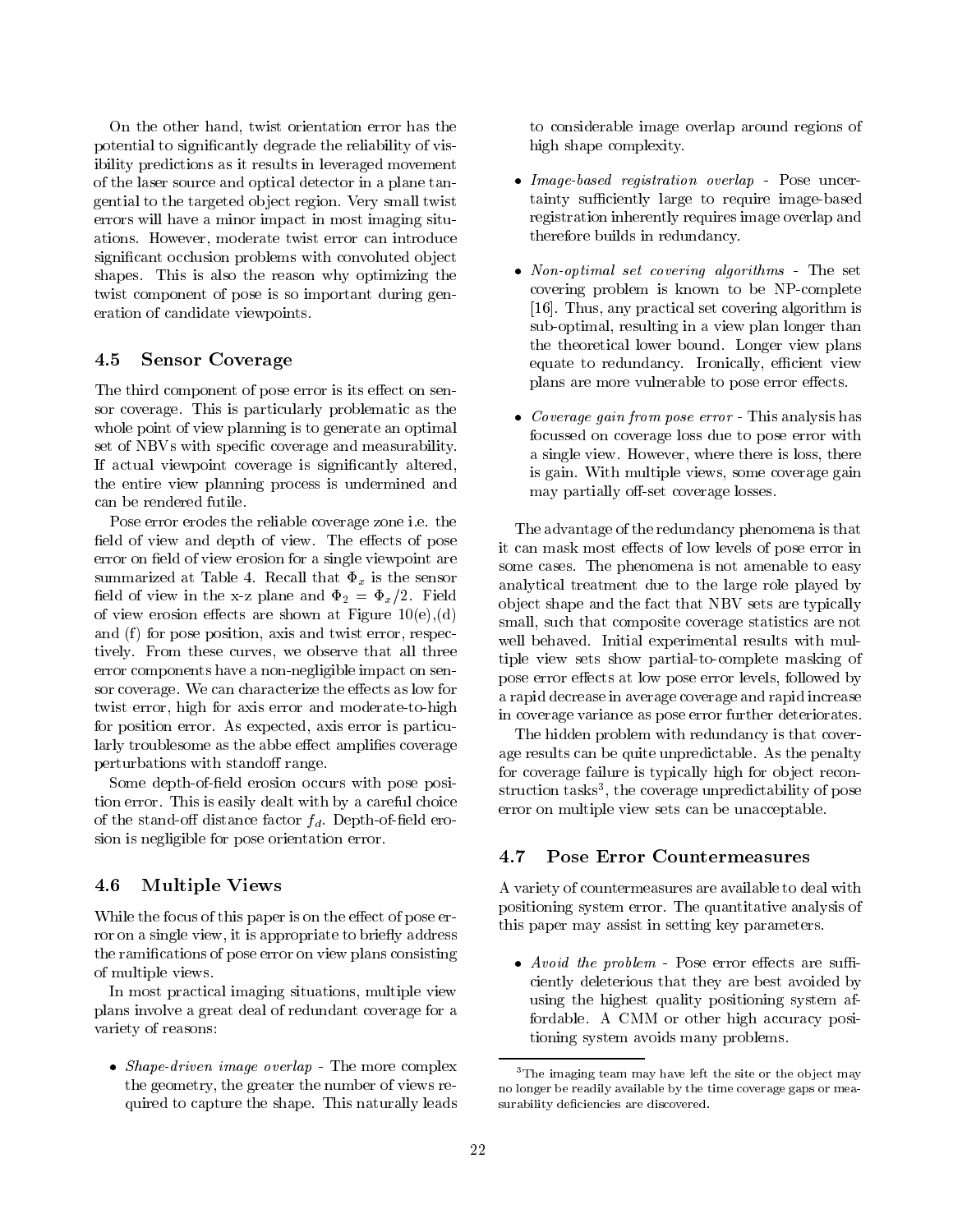- *Compatible system design* The specification and design of an object reconstruction system should treat the camera and positioning system as equally important components of an integrated system. Trade-offs in one impact the other.
- System modeling and calibration Both the range camera and positioning system must be regularly calibrated. Good quality system models are essential and parameters should be updated after each calibration.
- Optimize standoff range selection The standoff range can be selected to avoid depth of field erosion while optimizing measurement performance.
- Detune viewpoint generation Detuning the physical dimensions of the sensor frustum during measurability calculations decreases the probability of measurability or coverage failure.
- Add image-based registration constraint [16] -This has similar effects to frustum detuning. The two constraints can be combined.
- Use conservative viewpoint testing Make viewpoint testing tolerant with respect to pose error effects on occlusion and proximity to incidence angle thresholds.
- Feed back control loop Most positioning systems are open loop - that is, they are commanded to move to a specific pose and there is no control mechanism to confirm the fidelity with which the command was executed. It may be appropriate to consider a closed loop control system to reduce residual pose errors, perhaps through the use of machine vision or photogrammetric adjuncts to the positioning system.

Many of the foregoing countermeasures result in lengthened view plans. This has associated costs in scanning, registration and integration time and resources. Consequently, there are further trade-offs to be made between all phases of the object reconstruction process.

### 4.8 Conclusions

Performance-oriented view planning commences with a model specification requiring views (range images) to pass specic criteria for sampling precision and density, visibility and frustum occupancy. Unfortunately, positioning system errors negatively impact all of these requirements, with the severity generally being in the order of frustum occupancy, measurement variation and occlusion. Additionally, pose error imposes image-based registration constraints on view plan generation. In turn, this increases the length of the view plan and the time span of all associated model reconstruction steps. Finally, collision avoidance planning is exacerbated by pose uncertainty.

Consequently, during view planning, we need to take both sensor and positioning system error models into account. It is clearly pointless to attempt subtle view planning optimization beyond the precision of the positioning system. This paper has provided a qualitative and quantitative analysis of pose error effects on a common type of range camera. Based on this analysis, countermeasures have been identied to mitigate pose error effects on object reconstruction.

## References

- [1] J. E. Banta and M. A. Abidi. The positioning of a range sensor for optimal reconstruction of three-dimensional models. In Int. Conf. on Recent Advances in 3D Digital Imaging and Modeling, Ottawa, May 12-15  $1997$ .
- [2] P. J. Besl. Range image sensors. In J. Sanz, editor, Advances in Machine Vision. Springer-Verlag, New York, 1989.
- [3] P. J. Besl and H. D. McKay. A method for registration of 3D shapes. IEEE Trans. PAMI,  $14(2)$ :239-256, February 1992.
- [4] P. Cauchick-Miguel, T. King, and J. Davis. CMM verification: A survey. *Measurement*,  $17(1):1-16$ , 1996.
- [5] C. Connolly. The determination of next best views. In Proc. IEEE Int. Conf. on Robotics and Automation, pages  $432-435$ , 1985.
- [6] K. Fu, R. Gonzalez, and C. Lee. Robotics: Control, Sensing, Vision and Intelligence. McGraw-Hill, 1987.
- [7] D. Lamb, D. Baird, and M. Greenspan. An automation system for industrial 3D laser digitizing. In Second Int. Conf. on 3D Digital Imaging and Modeling, Ottawa, pages 148–157, October 4-8 1999.
- [8] N. A. Massios and R. B. Fisher. A best next view selection algorithm incorporating a quality criterion. In British Machine Vision Conference 1998, pages 780–789, September, 1998.
- [9] J. Maver and R. Bajcsy. Occlusions as a guide for planning the next view. IEEE Trans. PAMI,  $17(5):417-\bar{4}33$ , May 1993.
- [10] Newport. Motion control catalogue. Technical report, www.newport.com, 2000.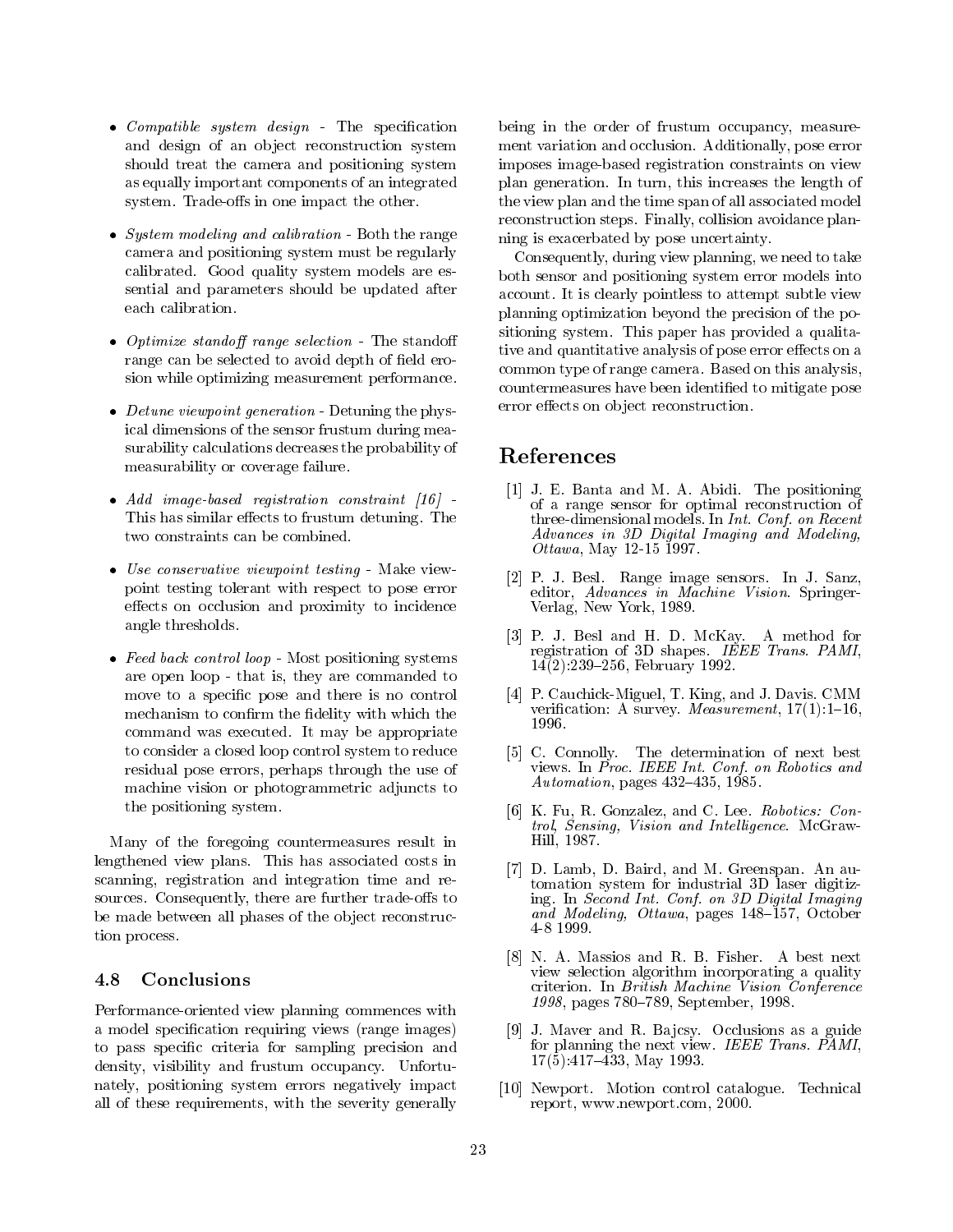- [11] D. Papadopoulos-Orfanos and F. Schmitt. Au- $\mathbf{S}$  digitization using a laser range range range range range range range range range range range range range range range range range range range range range range range range range range range range range range range with a small model of view. In Int. Conf. with recent Advances in 3D Digital Imaging and Modeling, *Ottawa*, pages  $60-67$ , May  $12-15$  1997.
- [12] R. Pito. A sensor based solution to the nextbest-view problem. In Proc. Int. Conf. on Pattern  $Reognition$ , pages 941-945, August 1996.
- [13] C. J. Pudney. Surface Modelling and Surface Following for Robots Equipped with Range Sensors. PhD thesis, Univ. of Western Australia, Perth, 1994.
- [14] M. Reed, P. Allen, and I. Stamos. Automated model acquisition from range images with view planning. In Proc. IEEE Conf. Vis. Pat. Rec., San Juan, Puerto Rico, pages  $72-77$ , June 17-19 1997.
- [15] W. Scott, G. Roth, and J.-F. Rivest. Performance-oriented view planning for automatic model acquisition. In 31st Int. Sympo $sium$  on Robotics, Montreal, pages 314-319, May 2000.
- [16] W. Scott, G. Roth, and J.-F. Rivest. View planning as a set covering problem. Technical Report ERB-1089, NRC-44889, National Research Council of Canada (NRCC), Institute for Information Technology, 2001.
- [17] W. Scott, G. Roth, and J.-F. Rivest. View planning for multi-stage ob ject reconstruction. In 14th Int. Conf. on Vision Interface, Ottawa, pages  $64-$ 71, 2001.
- [18] W. Scott, G. Roth, and J.-F. Rivest. View planning with a registration constraint. In Third Int. Conf. on 3D Digital Imaging and Modeling, Quebec City, Canada, pages 127{134, 2001.
- [19] Y. Shin and Y. Wei. A statistical analysis of positional errors of a multiaxis machine tool. Precision Engineering,  $14(3)$ :139-146, July 1992.
- [20] J. Soons, F. Thomas, and P. Schellekens. Modeling the errors of multi-axis machines: A general methodology. *Precision Engineering*,  $14(1):5{-}19$ , July 1992.
- [21] I. Stamos and P. Allen. Interactive sensor planning. In Proc. IEEE Conf. Vis. Pat. Rec., Santa  $Barbara, CA, pages 489–494, June 23-25 1998.$
- [22] G. Tarbox and S. Gottschlich. Planning for complete sensor coverage in inspection. Computer Vision and Image Understanding,  $61(1):84-111$ , January 1995.
- [23] P. Whaite and F. P. Ferrie. Autonomous exploration: Driven by uncertainty. IEEE Trans. PAMI, 19(3):193{205, March 1997.
- [24] X. Yuan. A mechanism of automatic 3D ob ject modeling. IEEE Trans. PAMI,  $17(3):307-311$ , March 1995.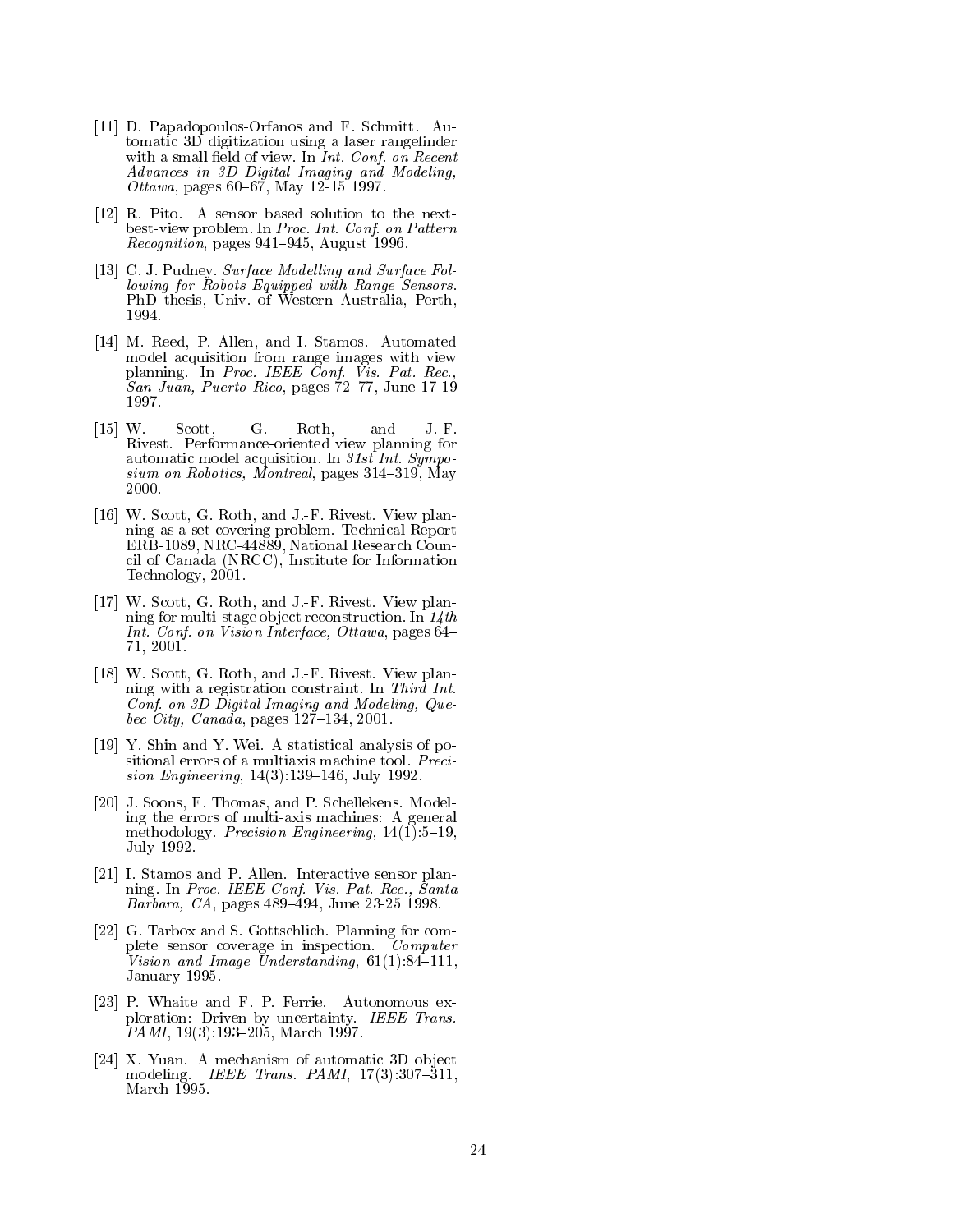| Measurement | <b>Pose Position Error</b>                                                                                                                                                     | Pose Axis Error                              | Pose Twist Error                    |
|-------------|--------------------------------------------------------------------------------------------------------------------------------------------------------------------------------|----------------------------------------------|-------------------------------------|
| Precision   | $\mu_{P_{rel}} = 1 + \frac{1}{3{f_d}^2} \frac{{\sigma_p}^2}{{R_o}^2} \quad \bigg\  \ \mu_{P_{rel}} = 1 - \frac{3{\sigma_a}^2}{4} \quad \overline{\bigg\  \ \mu_{P_{rel}} = 1}$ |                                              |                                     |
|             | $\sigma_{\!_{rel}}^{\quad \, 2} = \frac{4}{3{f_d}^2} \frac{{\sigma_p}^2}{{R_o}^2}$                                                                                             | $\sigma_{\textit{P}_{rel}}{}^2 = 0$          | $\sigma_{\textit{P}_{rel}}{}^2 = 0$ |
|             | Sampling Density $\left\  \ \mu_{D_{rel}} = 1 + \frac{1}{3f_d^2} \frac{\sigma_p^2}{R_o^2} \ \right\ $                                                                          | $\mu_{D_{rel}} = 1 - \frac{{\sigma_a}^2}{4}$ | $\mu_{D_{rel}}=1$                   |
|             | $= \frac{2}{3{f_d}^2} \frac{{\sigma_p}^2}{{R_o}^2}$<br>$\sigma_{D_{rel}}$                                                                                                      | $\sigma_{{\cal D}_{rel}}^{\quad \  \  2}=0$  | $\sigma_{D_{rel}}^2 = 0$            |

Table 3: Single View Pose Error Measurability Eects: Line-scan Sensor

| Error    | <b>Field of View Erosion</b>                                                                                                                                                                                                                                                                                                                                          | Depth of Field Erosion                                                                   |
|----------|-----------------------------------------------------------------------------------------------------------------------------------------------------------------------------------------------------------------------------------------------------------------------------------------------------------------------------------------------------------------------|------------------------------------------------------------------------------------------|
| Position | $\left\ \begin{array}{cc} \mu_{T\,F_{rel}}=1-\frac{(\Phi_{x}T\Phi_{2}+\Phi_{x}+2T\Phi_{2})}{2f_{d}\Phi_{x}T\Phi_{2}}\sqrt{\frac{2}{3\pi}\frac{\sigma_{p}}{R_{\circ}}}+\frac{(T\Phi_{2}+1)}{3\pi f_{\circ}^{2}\Phi_{x}T\Phi_{2}} & \end{array}\right\  \begin{array}{cc} P[p_{z}>(f_{d}-1)R_{o}]=1-\Phi[\frac{\sqrt{3}(f_{d}-1)}{(\sigma_{x}/R_{\circ})}] \end{array}$ |                                                                                          |
|          | $\sigma T F_{rel}^{2} = \frac{(\Phi_x T \Phi_2 + \Phi_x + 2T \Phi_2)^2}{4 f_x^2 \Phi_x^2 T^2 \Phi_2} \left(\frac{\pi - 2}{3\pi}\right) \frac{\sigma_p^2}{R_s^2}$                                                                                                                                                                                                      |                                                                                          |
| Axis     | $\left\  \mu_{TF_{rel}}=1-\frac{(\Phi_x+2T\Phi_2)}{\pi T\Phi_2\Phi_x}\sqrt{\frac{2}{\pi}}\sigma_a+\frac{{\sigma_a}^2}{2\pi T\Phi_2\Phi_1}$                                                                                                                                                                                                                            | $P[\alpha > \frac{(f_d-1)}{f_d \Phi_2}] = 1 - \Phi[\frac{(f_d-1)}{f_d \Phi_2 \sigma_2}]$ |
|          | $\sigma_{T F_{rel}}^{2} = \frac{\sigma_a^{2}}{8\pi^{3}T^{2}\Phi_{c}\Phi_{c}^{2}}[(4T^{2}\Phi_{2} + \Phi_{x}^{2})(\pi^{3} - 16) + 8T\Phi_{2}\Phi_{x}(\pi^{2} - 8)]$                                                                                                                                                                                                    |                                                                                          |
| Twist    | $\mu_{TF_{rel}} = 1 - \frac{\Phi_x^2 + 4T^2\Phi_2}{8\Phi_T\Phi_1} \sqrt{\frac{2}{\pi}} \sigma_t + \frac{{\sigma_t}^2}{2}$                                                                                                                                                                                                                                             | nil                                                                                      |
|          | $\sigma_{T F_{rel}}{}^{2} = \frac{(\Phi_{x}{}^{2} + 4T^{2} \Phi_{2})^{2}}{64 \Phi_{x}{}^{2} T^{2} \Phi_{2}} \left(\frac{\pi - 2}{\pi}\right) {\sigma_{t}}^{2}$                                                                                                                                                                                                        |                                                                                          |

Table 4: Single View Pose Error Coverage Eects: Line-scan Sensor

| Condition                                                                  |
|----------------------------------------------------------------------------|
| 1   Symmetric image: $N_x = N_y = N$                                       |
| Scan length optimized for even sampling in x and y: $L_y = f_d R_o \Phi_x$ |
| Optimal stand-off distance: $z = f_d R_o$                                  |
| Measurements normal to the surface: $\theta_{xz} = \theta_{yz} = 0$        |
| Measurements near sensor boresight: $\phi_{xz} = 0, x = y = 0$             |

Table 5: Optimal Scanning Conditions: Line-scan Sensor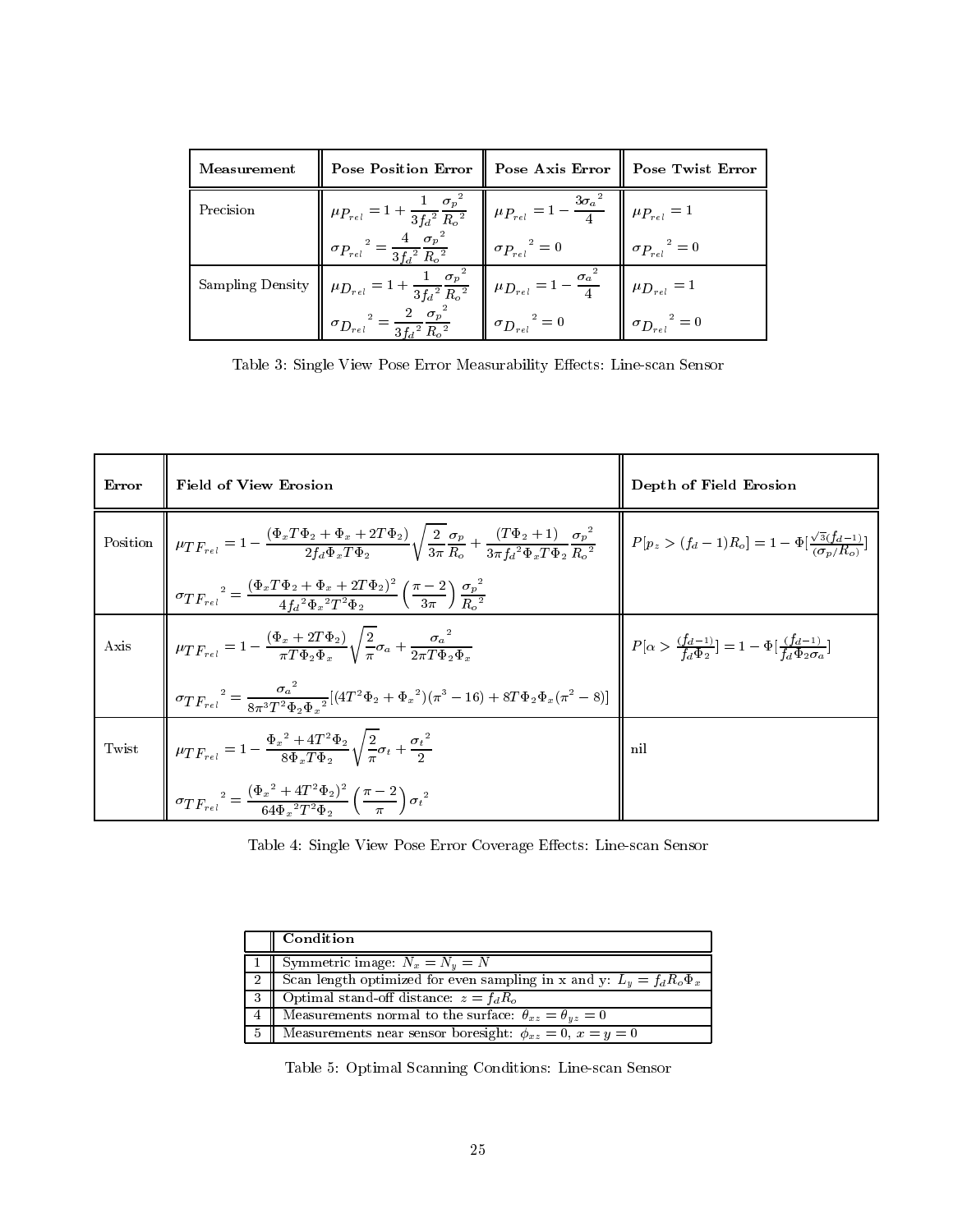| Symbol                     | <b>Definition</b>                                                                                          |
|----------------------------|------------------------------------------------------------------------------------------------------------|
| $P_{rel}$                  | Relative measurement precision (error vs. error-free)                                                      |
| $D_{rel}$                  | Relative sampling density (error vs. error-free)                                                           |
| $TF_{rel}$                 | Relative targeted footprint (error vs. error-free)                                                         |
| $\sigma_p$                 | Pose position uncertainty standard deviation                                                               |
| $\sigma_a$                 | Pose axis angle uncertainty standard deviation                                                             |
| $\sigma_t$                 | Pose twist angle uncertainty standard deviation                                                            |
| $R_o$                      | Optimum sensor scanning range                                                                              |
| $f_d$                      | Sensor standoff distance factor $f_d = 1 + \delta$ , $\delta \ll 1$                                        |
| $\Phi_x$                   | Sensor field of view in the scanning plane                                                                 |
| $\Phi_2$                   | $\Phi_2 = \Phi_x/2$                                                                                        |
| $T\Phi_2$                  | $\tan \Phi_2$                                                                                              |
| $L_y$                      | Sensor linear scan length along y-axis                                                                     |
| $N_x, N_y$                 | Number of range image samples in x- and y-axes                                                             |
| $\phi_{xz}$                | Scan angle in sensor xz-plane                                                                              |
| $\theta_{xz}, \theta_{yz}$ | Laser scanning ray incidence angles in xz- and yz-planes                                                   |
| $p_x, p_y, p_z$            | Pose position error in x-, y- and z-axes                                                                   |
| $\alpha$                   | Pose axis error cone half-angle                                                                            |
| $\Phi[z]$                  | Normal distribution function $\Phi[z] = \frac{1}{\sqrt{2\pi}} \int_{-\infty}^{z} e^{-u^2/\overline{2}} du$ |

Table 6: Key Symbols and Definitions